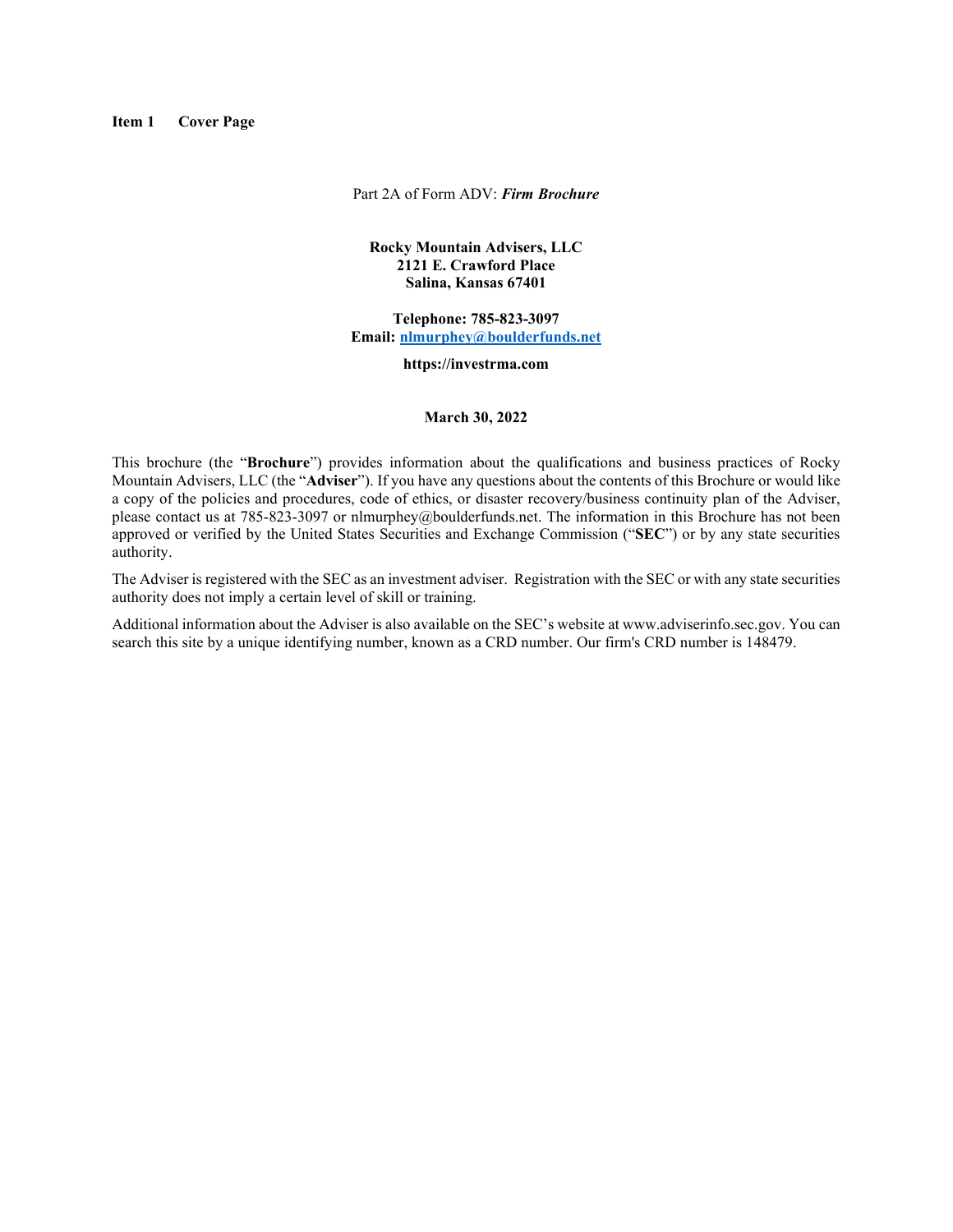#### <span id="page-1-0"></span>**Item 2 Material Changes**

This Brochure is our disclosure brochure document prepared according to SEC Form ADV. This Item 2 is used to provide our clients with a summary of new and/or updated information contained in the current and future revised versions of the Brochure.

This Brochure dated March 30, 2022 replaces the March 19, 2021 version. Key updates were made to the following sections since the last annual amendment:

- Item 4 Advisory Business was revised to add an Employee Retirement Income Security Act and Internal Revenue Code fiduciary acknowledgment disclosure.
- Item 5 Fees and Compensation was revised to include a discussion of reporting fees as well as to disclose the impact of margin balance, cash and cash equivalents, and accrued income on the calculation of advisory fees. An update was also made to the fees paid to the Adviser in its capacity as a sub-advisor to the Fund.
- Item 10 Other Financial Industry Activities and Affiliations was revised to reflect Stewart Horejsi's retirement as Chief Investment Officer of the Adviser effective April 1, 2022. Mr. Horejsi is being replaced by Joel Looney as Chief Investment Officer as of April 1, 2022; Mr. Looney previously served as Assistant Investment Officer and will continue in his roles as portfolio manager and investment adviser representative. In addition, the Chief Legal Officer was updated to reflect Lee Legleiter's recent transition into this role.

Consistent with SEC rules, we will ensure that you receive a summary of any material changes to this and subsequent Brochures within 120 days of the close of our fiscal year. Furthermore, we will provide you with interim disclosures in the event a material change occurs to the Brochure.

In addition, we will ensure that you receive a "Brochure Supplement" regarding any of the Adviser's investment professionals that will be associating with you in connection with the Adviser's private client business.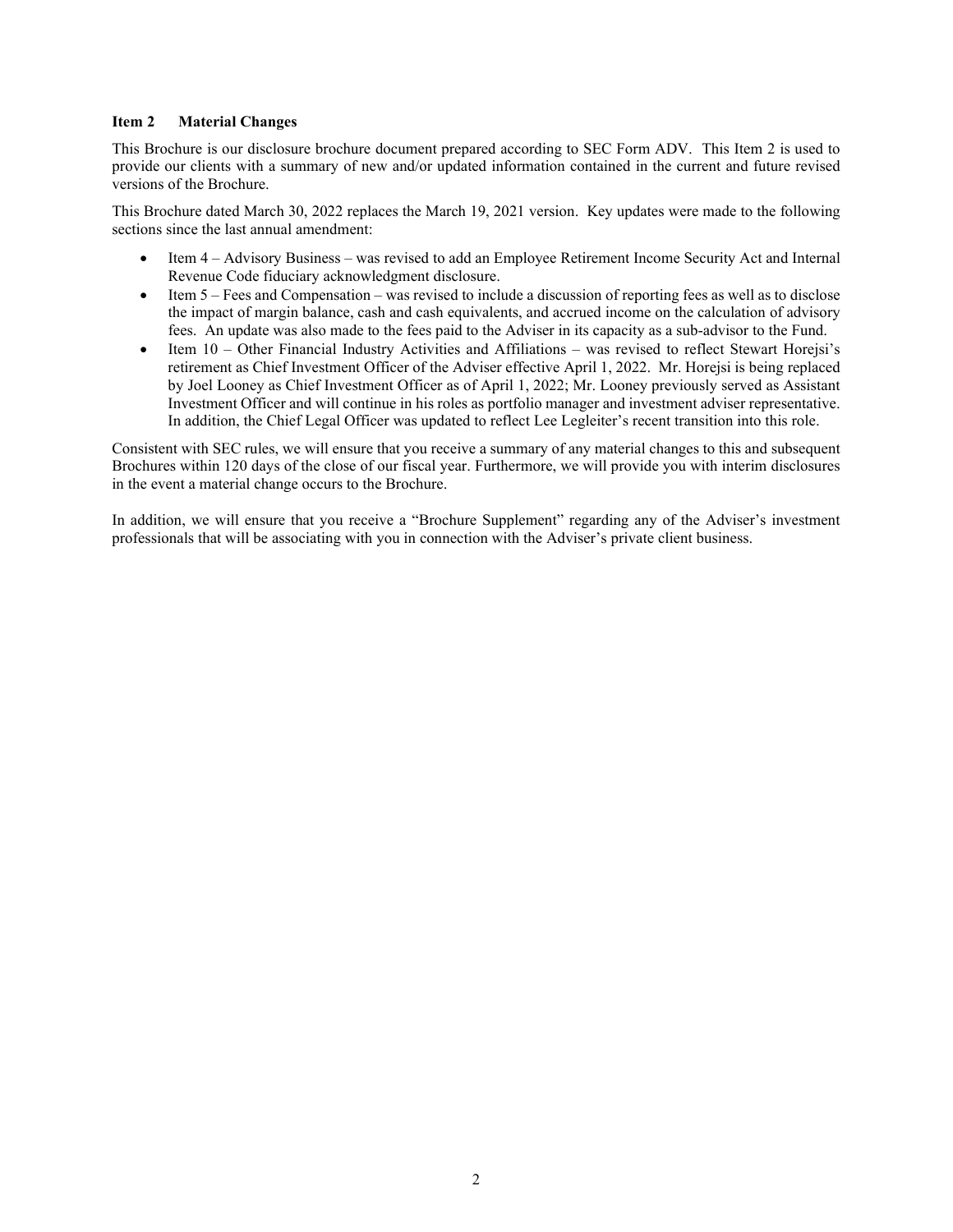# <span id="page-2-0"></span>Contents

| Item 1    |                                                                                          |  |
|-----------|------------------------------------------------------------------------------------------|--|
| Item 2    |                                                                                          |  |
| Item 3    |                                                                                          |  |
| Item 4    |                                                                                          |  |
| Item 5    |                                                                                          |  |
| Item 6    |                                                                                          |  |
| Item 7    |                                                                                          |  |
| Item 8    |                                                                                          |  |
| Item 9    |                                                                                          |  |
| Item $10$ |                                                                                          |  |
| Item 11   | Code of Ethics, Participation or Interest in Client Transactions and Personal Trading 14 |  |
| Item 12   |                                                                                          |  |
| Item 13   |                                                                                          |  |
| Item 14   |                                                                                          |  |
| Item 15   |                                                                                          |  |
| Item 16   |                                                                                          |  |
| Item 17   |                                                                                          |  |
| Item 18   |                                                                                          |  |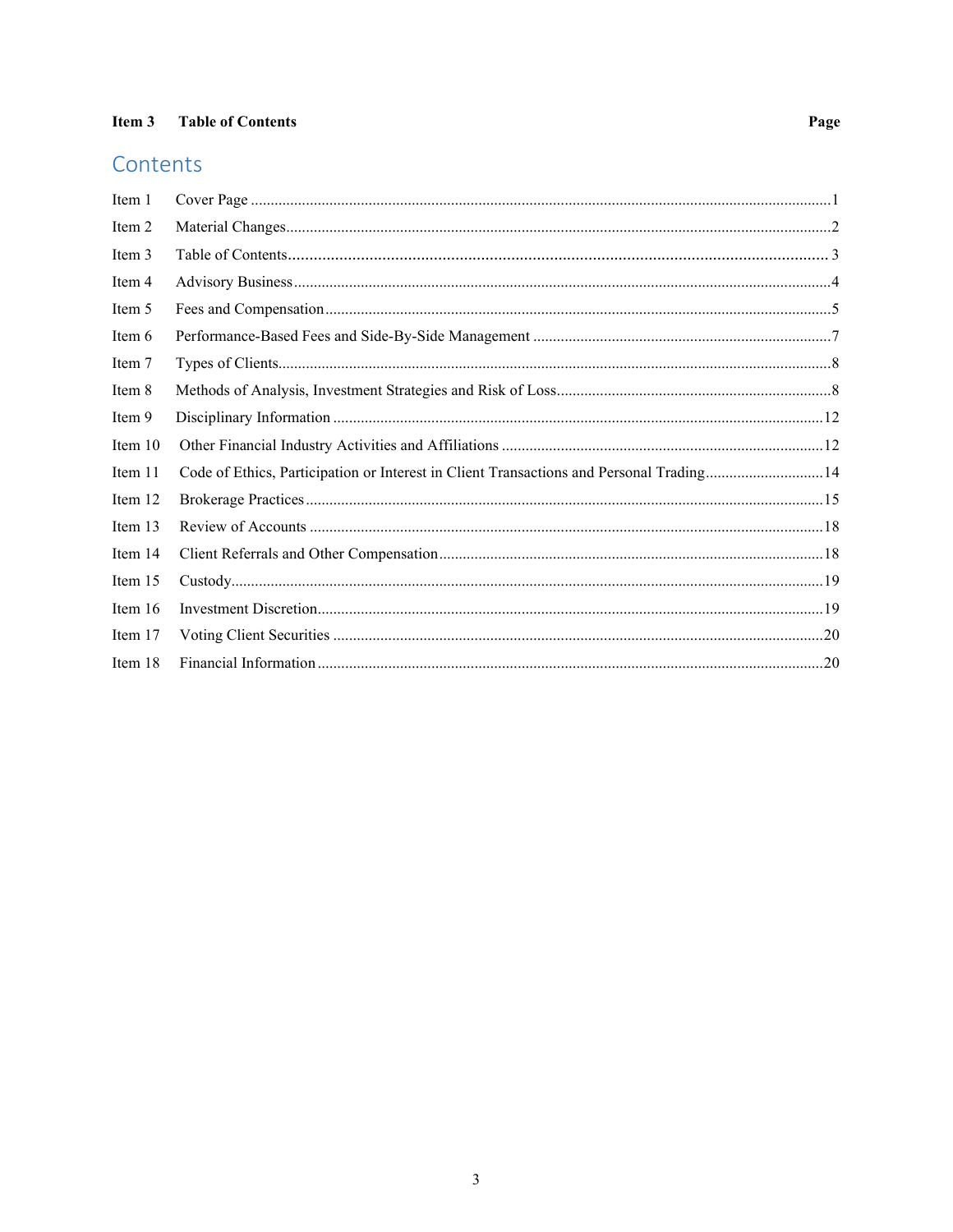#### <span id="page-3-0"></span>**Item 4 Advisory Business**

Rocky Mountain Advisers, LLC, an Alaska limited liability company, is an SEC-registered investment adviser with its principal place of business located at 2121 E. Crawford Place, Salina, Kansas 67401. The Adviser was formed in 2008 and began to actively conduct its investment advisory business in 2010.

The Adviser's principal equity holder (i.e., individuals and/or entities controlling 25% or more of the voting shares of the Adviser) is the Susan L. Ciciora Trust, an irrevocable trust domiciled in Alaska. The trust is the sole equity member of the Adviser, controlling 100% of the voting interests.

#### **ADVISORY SERVICES**

The Adviser offers the following advisory services to its clients:

## **INVESTMENT SUPERVISORY SERVICES - INDIVIDUAL PORTFOLIO MANAGEMENT**

The Adviser provides continuous advice to private clients regarding the investment of client funds based on the individual needs of the client. Through personal discussions in which goals and objectives based on a client's particular circumstances are established, we develop a client's investment allocation and create and manage a portfolio based on that allocation. During our data-gathering process, we determine the client's individual objectives, time horizons, risk tolerance and liquidity needs. As appropriate, we also review and discuss a client's prior investment history, as well as family composition and background. Taking all information into consideration, we often create an investment allocation at the household level.

We manage most of our private client advisory accounts on a discretionary basis. Account supervision is guided by the client's stated objectives (e.g., maximum capital appreciation, growth, income, or growth and income), as well as tax considerations. Clients may impose reasonable restrictions on investing in certain securities, types of securities, or industry sectors. Our investment recommendations are not limited to any specific product or service offered by a broker-dealer or insurance company and will generally include advice regarding the following security types:

- Exchange-listed securities, including exchange traded funds (ETFs)
- Securities traded over-the-counter
- Foreign issuers
- Warrants
- Corporate debt securities (other than commercial paper)
- Municipal securities
- Variable annuities
- Mutual fund shares
- United States governmental securities
- Options contracts on securities
- Interests in partnerships investing in oil and gas interests
- Certificates of deposit

Because some types of investments involve certain additional degrees of risk, they will only be implemented or recommended when consistent with the client's stated investment objectives, tolerance for risk, liquidity, and suitability.

#### **FINANCIAL PLANNING SERVICES**

The financial planning services provided by the Adviser's investment advisor representatives ("**Advisory Representatives**") involves a number of different services, depending upon the needs and desires of the client. Not all Advisory Representatives will offer financial planning services or the same types of financial planning services. The services offered through Advisory Representatives include, but are not limited to, financial consultation services,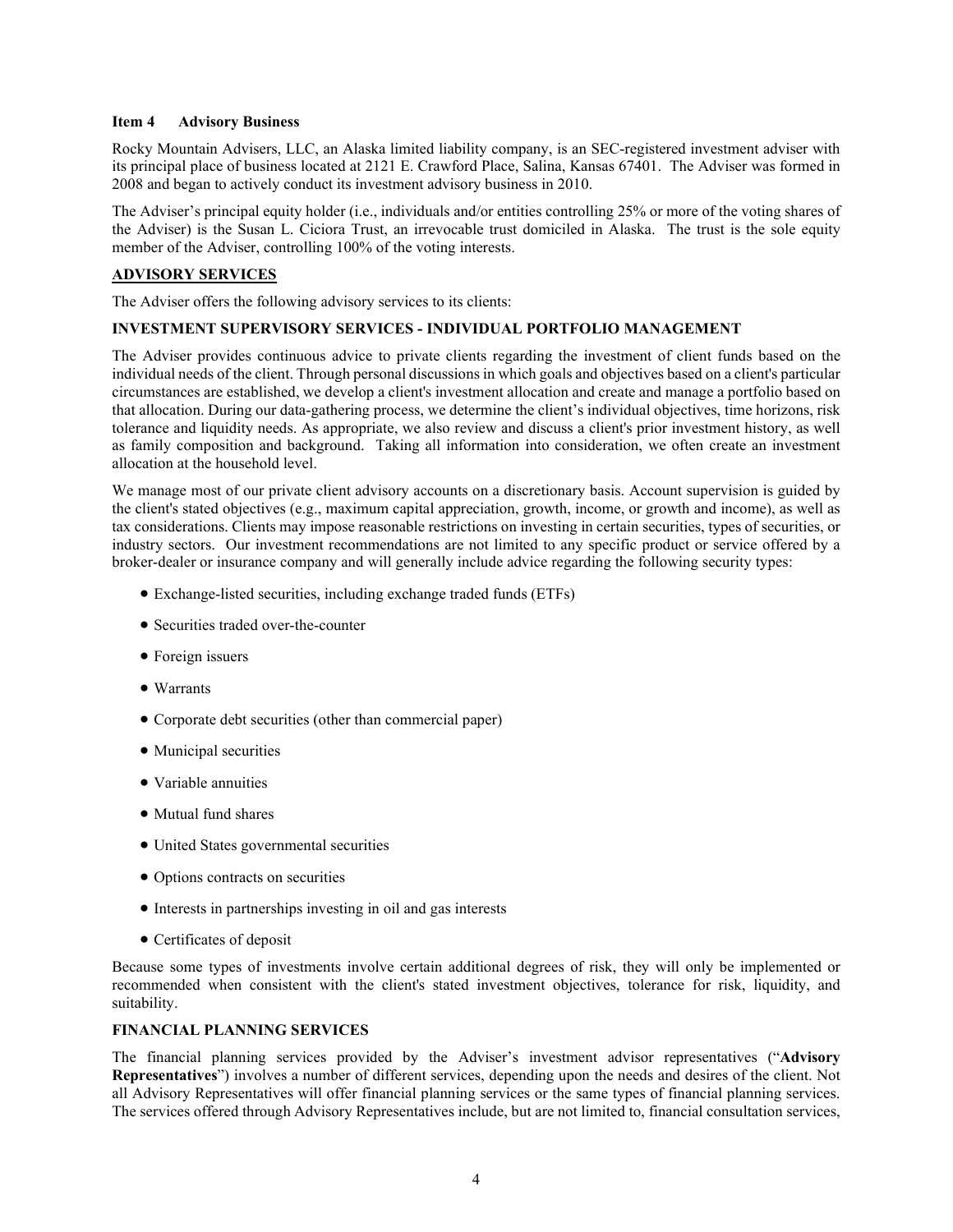portfolio reviews, retirement projections, asset allocation advice, estate tax projections, survivor income projections, education funding, insurance reviews, and disability income analysis. Advisory Representatives may offer additional services to particular clients. The client may include their other advisors, such as attorneys or accountants, in meetings with Advisory Representatives. Financial plans prepared by Advisory Representatives consist of various observations, assumptions, strategies, and recommendations. The recommendations noted in the plan will be implemented at the discretion of the client. Clients may choose to implement all, some or none of an Advisory Representatives' recommendations. Clients also will have the discretion to implement the plan through any advisor or financial firm chosen by the client. The specific services to be rendered by an Advisory Representative will be described in a written contract between the Adviser and the client. Advisory Representatives provide only the services described in such contract.

## **MUTUAL FUND PORTFOLIO MANAGEMENT**

The Adviser manages, through a sub-advisory relationship, the assets of Boulder Growth & Income Fund, Inc., a closed-end investment company registered with the SEC under the Investment Company Act of 1940 ("**BIF**"). Effective April 4, 2022, BIF is changing its name to the SRH Total Return Fund, Inc. ("**STEW**" or the "**Fund**").

The Adviser continuously manages the Fund's assets on a discretionary basis, based on the investment goals and objectives as disclosed in the Fund's registration statement (as amended), proxy statements and periodic stockholder reports. Interested investors should refer to the Fund's public filings for important information regarding objectives, investments, time horizons, risks, fees, and additional disclosures. These documents are available online at the Fund's website [\(www.bouldercef.com](http://www.bouldercef.com/) or, as of April 4, 2022, www.srhtotalreturnfund.com) or the SEC's EDGAR website [\(http://www.sec.gov/edgar/searchedgar/webusers.htm\)](http://www.sec.gov/edgar/searchedgar/webusers.htm). Prior to making any investment in the Fund, investors and prospective investors should carefully review these documents for a comprehensive understanding of the risks of investing in the Fund.

## **AMOUNT OF MANAGED ASSETS**

As of December 31, 2021, the Adviser actively managed approximately \$2.09 billion of clients' assets on a discretionary basis. Of this, as of December 31, 2021, \$213.6 million was attributable to private clients and \$1.87 billion was attributable to the Fund. As of December 31, 2021, the Adviser actively managed \$0 of clients' assets on a non-discretionary basis.

## **ERISA/IRC FIDUCIARY ACKNOWLEDGMENT**

When the Adviser provides investment advice to a client regarding the client's retirement plan account or individual retirement account, it does so as a fiduciary within the meaning of Title I of the Employee Retirement Income Security Act ("ERISA") and/or the Internal Revenue Code ("IRC"), as applicable, which are laws governing retirement accounts. The way the Adviser makes money creates some conflicts with client interests, so the Adviser operates under a special rule that requires it to act in the client's best interest and not put its interests ahead of the client's.

Under this special rule's provisions, the Adviser must:

- Meet a professional standard of care when making investment recommendations (give prudent advice);
- Never put its financial interests ahead of the client's when making recommendations (give loyal advice);
- Avoid misleading statements about conflicts of interest, fees, and investments;
- Follow policies and procedures designed to ensure that the Adviser gives advice that is in the client's best interest;
- Charge no more than is reasonable for the Adviser's services; and
- Give the client basic information about conflicts of interest.

#### <span id="page-4-0"></span>**Item 5 Fees and Compensation**

**INVESTMENT SUPERVISORY SERVICES - INDIVIDUAL PORTFOLIO MANAGEMENT FEES**. Our annual fees for investment supervisory services generally are based on a percentage of assets under management and range from 0.00% to 2.00%. From time to time, the Adviser may enter into an agreement to provide investment supervisory services on a flat-fee basis. Our fees are billed quarterly, in arrears, at the end of each calendar quarter based upon the average daily account balance value (market value or fair market value in the absence of market value) of the client's account throughout the billing period. Advisory fees will be debited from client accounts in accordance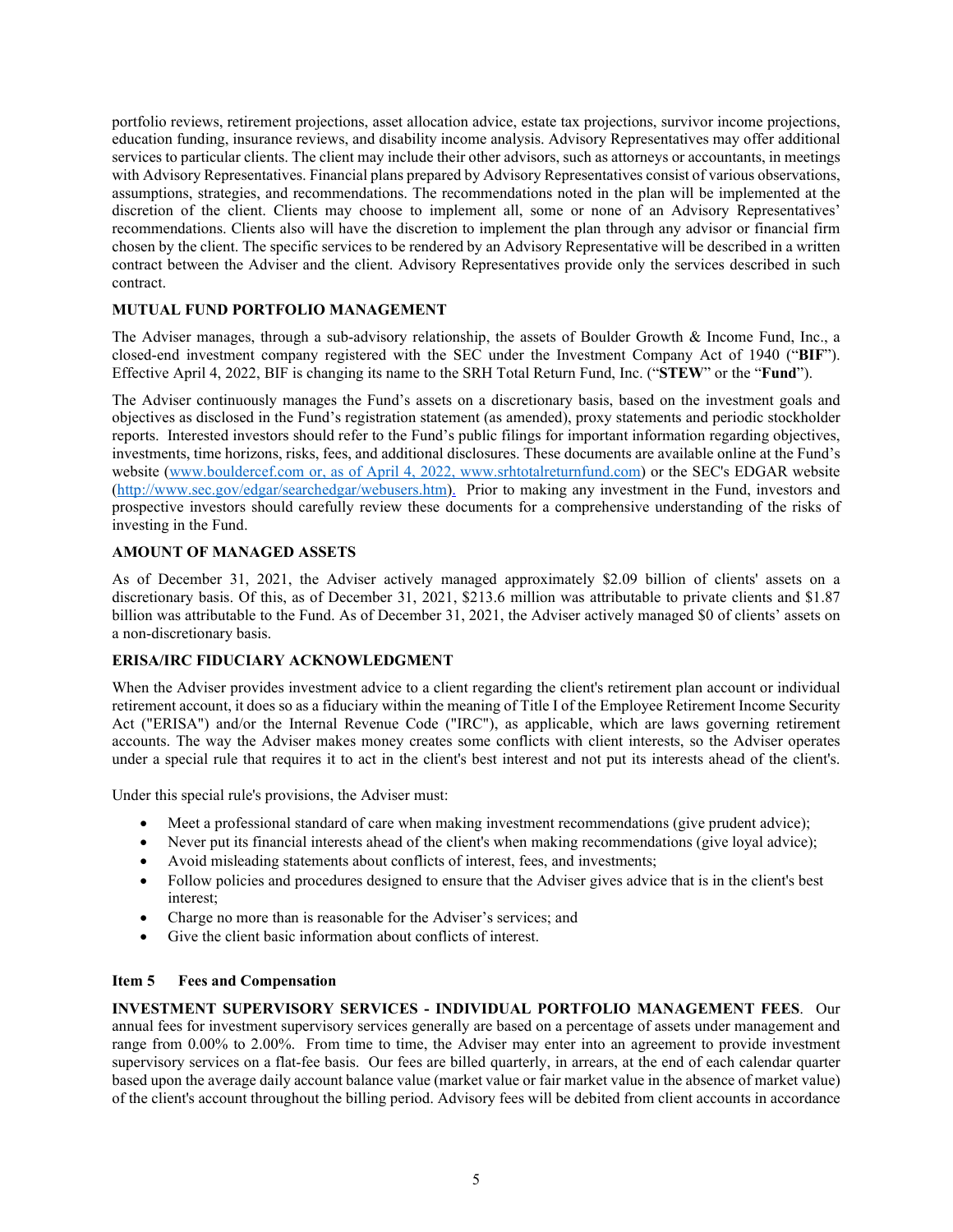with the authorization set forth in the applicable investment advisory agreement with the client (the "**Advisory Agreement**"). The Adviser does not require a minimum for investment supervisory services.

**NEGOTIABILITY OF ADVISORY FEES**. The Adviser retains the discretion to negotiate alternative fees and fee arrangements (including flat-fee and no-fee arrangements), or waive fees entirely, on a client-by-client basis. Client facts, circumstances and needs are considered in determining fee arrangements. These include the complexity of the client, assets to be placed under management, anticipated future additional assets, the existence of related accounts, portfolio style, account composition, and reports, among other factors. The specific annual fee arrangement will be identified in each client's Advisory Agreement. From time to time, the Adviser may apply credits to client accounts for certain trading, custodial or other expenses associated with managing the account. As a result, similarly situated clients could pay different investment advisory fees.

**FINANCIAL PLANNING FEES.** The Adviser's financial planning fee is determined based on the nature of the services being provided and the complexity of each client's circumstances. All fees are agreed upon prior to entering into a contract with any client. Our financial planning is provided on a flat-fee basis or charged on an hourly basis at rates ranging from \$100 to \$250 per hour. Although the length of time it will take to provide a financial plan will depend on each client's personal situation, we will provide an estimate for the total number of hours at the start of the relationship. Clients are billed for financial planning services quarterly in arrears based on actual hours accrued.

**INVESTMENT COMPANY PORTFOLIO SUB-ADVISORY FEES**. The Adviser charges an asset-based fee for investment sub-advisory services performed on behalf of the Fund. The fee arrangement, termination and other pertinent terms are described in the investment sub-advisory agreement. The form of agreement is publicly available on the SEC's EDGAR website. The Fund's investment adviser pays the Adviser a sub-advisory fee, payable monthly, at an annual rate equal to 0.77% of the Fund's average monthly total net assets plus leverage, if any, on the first \$2 billion in managed assets and 0.68% of the Fund's average monthly total net assets plus leverage, if any, on managed assets over \$2 billion. It is the Adviser's policy to waive its advisory fees that otherwise would be charged with respect to private client assets invested in the Fund.

**REPORTING FEES.** Due to the implementation of a new reporting software, the Adviser is updating its policies regarding reporting on client assets. The Adviser does not charge a separate reporting fee for client accounts that pay in excess of \$500 annually in investment advisory fees. For client accounts paying less than \$500 annually in investment advisory fees, the Adviser can also provide, for a separate fee, account reporting services on managed assets. For these client accounts, an additional reporting fee in the amount of \$150 annually will apply, which fee may be adjusted from time to time to reflect costs of providing such services, provided that the annual fee will not exceed \$250 without the consent of the client. To the extent applicable, the additional reporting fee will be disclosed to client prior to payment. The Adviser reserves the right to reduce or waive such reporting fees in whole or in part in the Adviser's sole discretion.

## **GENERAL INFORMATION**

*Termination of the Advisory Relationship*: In regard to private client relationships, an Advisory Agreement may be canceled at any time, by either party, for any reason upon delivery of thirty (30) days' advance written notice. Upon termination of any account, prepaid, unearned fees, if any, will be promptly refunded**.** In calculating a client's reimbursement of fees, the Adviser will prorate the reimbursement according to the number of days remaining in the billing period.

*Mutual Fund Fees*: All fees paid to the Adviser for investment advisory services are separate and distinct from the fees and expenses borne by mutual funds and/or exchange-traded funds ("**ETFs**") in which clients of the Adviser have invested. These fees and expenses are described in each mutual fund's or ETF's governing documents. These fees will generally include a management fee, other fund expenses, and any of a range of possible distribution or shareholder service-related fees. If the mutual fund also imposes sales charges, a client may pay an initial or deferred sales charge. A client can invest in a mutual fund directly, without our services. In that case, the client would not receive the services provided by our firm designed, among other things, to assist the client in determining which mutual funds or ETFs are most appropriate to each client's financial condition and objectives. Accordingly, the client should review both the fees and expenses borne by mutual funds and ETFs and our fees to fully understand the total amount of costs to be incurred by the client in each instance to effectively evaluate the advisory services being offered or provided by the Adviser.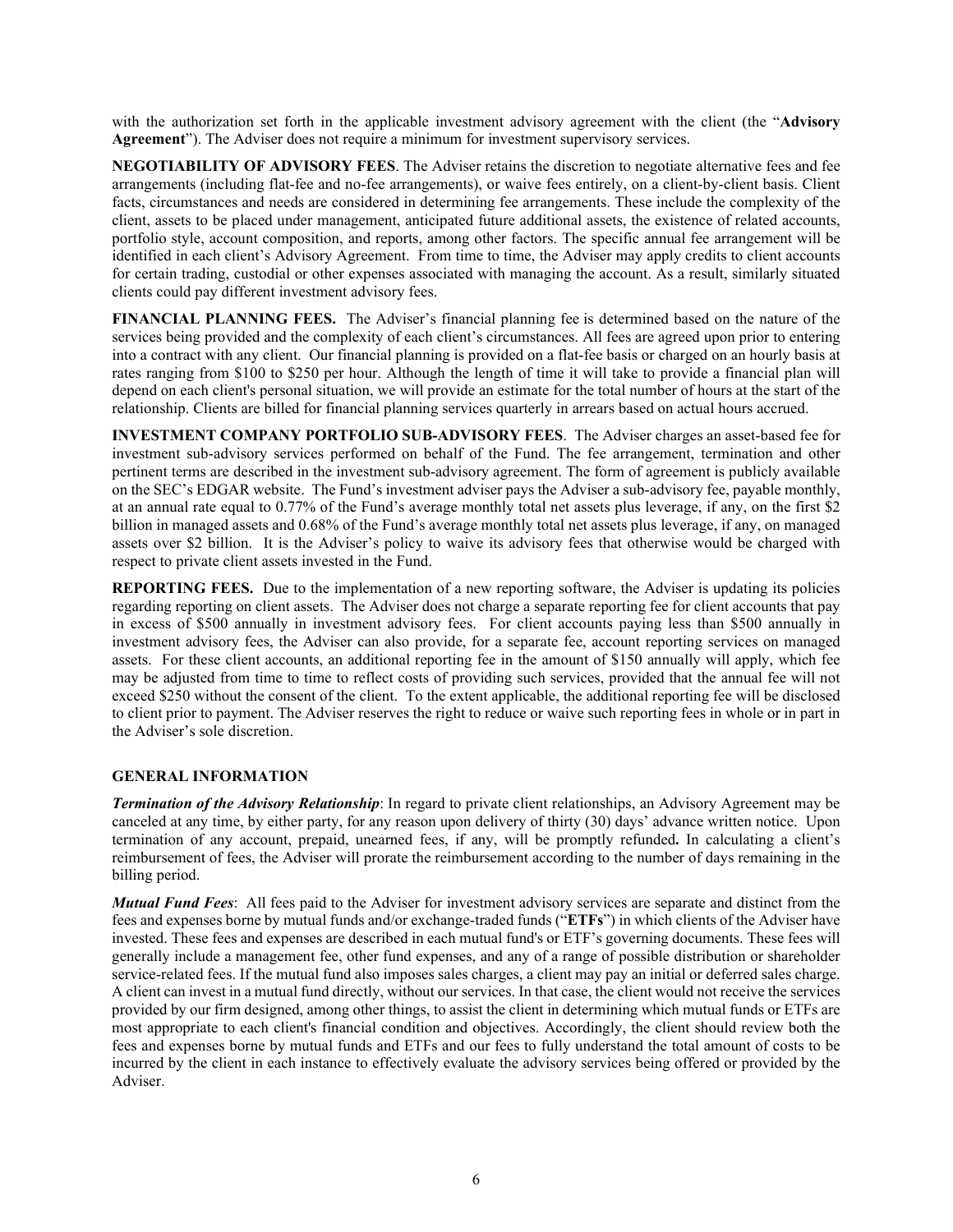*Additional Fees and Expenses*: In addition to our advisory fees, private clients are also responsible for the fees and expenses charged by custodians and imposed by broker-dealers. From time to time, the Adviser may apply credits to client accounts for certain trading, custodial or other expenses associated with managing the account. Please refer to the "**Brokerage Practices**" section (Item 12) of this Brochure for additional information.

*ERISA Accounts*: The Adviser is deemed to be a fiduciary to advisory clients that are employee benefit plans or individual retirement accounts (IRAs) pursuant to the Employee Retirement Income and Securities Act ("**ERISA**"), and regulations under the Internal Revenue Code of 1986 (the "**Code**"), respectively. As such, our firm is subject to specific duties and obligations under ERISA and the Code including, among other things, restrictions concerning certain forms of compensation. To avoid engaging in prohibited transactions under ERISA and the Code, the Adviser does not charge fees for investment advice with respect to products for which our firm or our related persons receive any commissions, 12b-1 fees or other direct or indirect compensation. However, the Adviser *may* provide investment advice about such products when such fees are used to offset the advisory fees the respective client otherwise would pay dollar-for-dollar. As mentioned above, it is the Adviser's policy to waive its advisory fees with respect to private client assets invested in the Fund, the registered investment company sub-advised by the Adviser, whether such assets are held in an ERISA or other tax-exempt employee benefit account or taxable client account.

*Impact of Margin Balance on Fees.* The Adviser does not use margin transactions as an investment strategy. However, we do recommend, where appropriate, that a client establish a margin account with the client's broker such that we can use the margin account to make certain that clients are not left out of the purchase if we have difficulty completing the sale. The Adviser will include the entire market value of such margined assets when computing its advisory fee. Prior to using margin, clients are advised to see Item 8 below for further discussion of the features, risks, and conflicts associated with the use of margin loans.

*Cash Positions.* Depending upon perceived or anticipated market conditions/events (there being no guarantee that such anticipated market conditions or events will occur), the Adviser may maintain cash and cash equivalent positions (such as money market funds, etc.) for defensive, liquidity, or other purposes. Unless otherwise agreed to in writing, all such cash and cash equivalent positions are included as part of the client's assets under management for purposes of calculating the Adviser's fee.

*Accrued Income.* Accrued interest and other forms of accrued income are included in the Adviser's assets under management for the purpose of calculating the Adviser's advisory fee.

*Advisory Fees in General*: Clients should note that similar advisory services may be available from other registered (or unregistered) investment advisers for similar or lower fees. A client could also invest in a security or portfolio of securities directly, without our services. In that case, the client would not receive the services provided by the Adviser designed, among other things, to assist in determining which investments are most appropriate to each client's financial condition and objectives. Clients should be aware that our fees may be higher or lower than those otherwise available if they were to select a separate brokerage service and negotiate commissions in the absence of the extra advisory service provided. The Adviser retains the discretion to negotiate alternative fee arrangements, or waive fees entirely, based on a range of factors including, but not limited to, account size, anticipated future additional assets, the existence of related accounts, and overall range of services provided.

*Prepayment of Fees*: We do not require or solicit prepayment of fees.

## <span id="page-6-0"></span>**Item 6 Performance-Based Fees and Side-By-Side Management**

The Adviser does not charge performance-based fees.

The Adviser manages the Fund's portfolio side-by-side with the Adviser's private clients. The simultaneous management of these different portfolios, all of which are only charged management fees (i.e., no performance fees are charged), creates certain conflicts of interest, as the fees for the management of certain clients may be higher than others.

Side-by-side management of portfolios with differing fees raises the possibility of preferential treatment of a portfolio or a group of portfolios. As a fiduciary, the Adviser exercises due care to ensure that investment opportunities are allocated fairly and equitably over time among all suitable clients, regardless of their fee structure. The Adviser has implemented specific controls built on the general principle of treating all clients in a fair and equitable manner over time. Client trade opportunities are generally determined by our investment strategies as well as the client's investment objectives, availability of investment capital, and any specified account restrictions.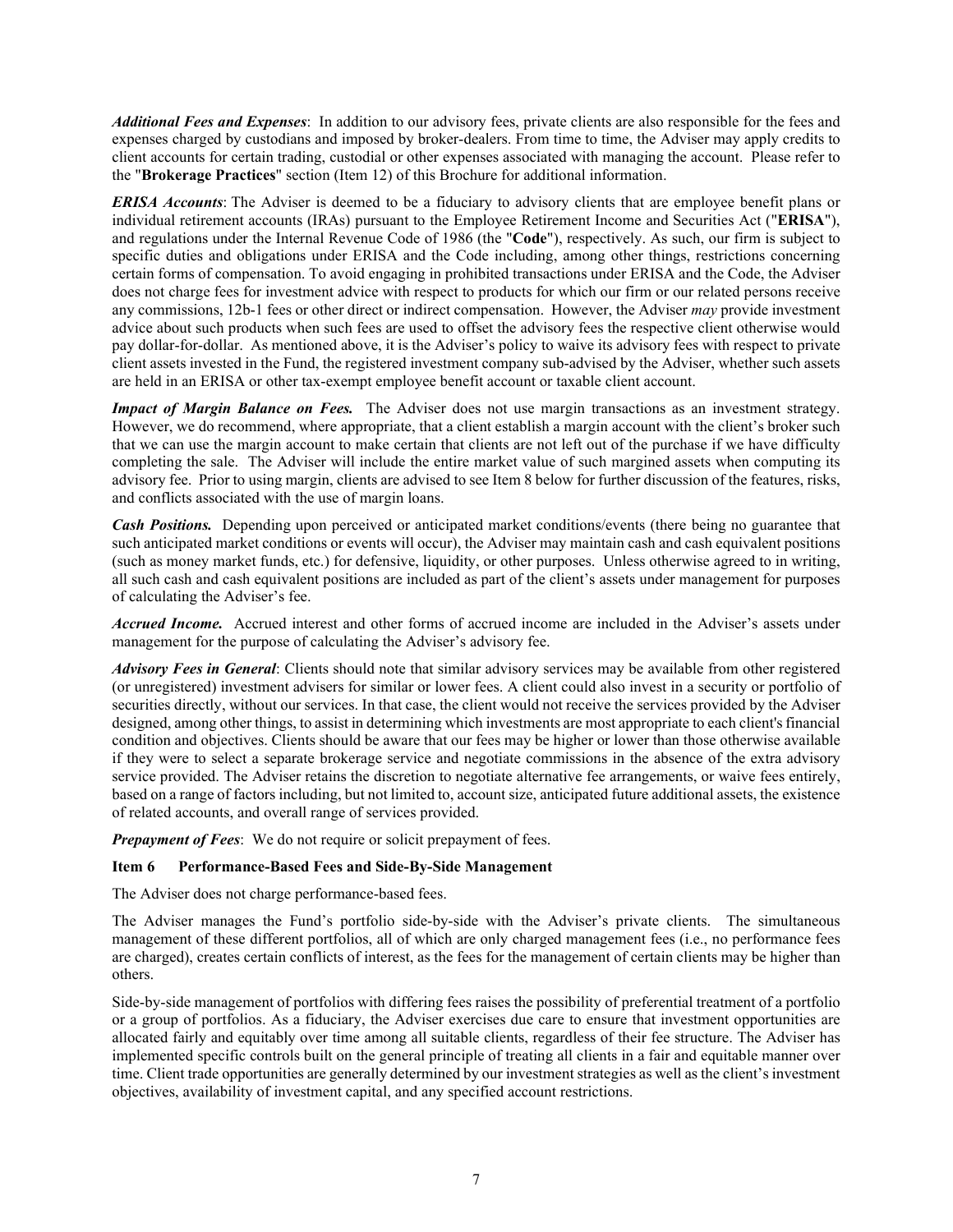Client transactions in the same securities may be aggregated with trades for other clients or handled individually depending on circumstances. When the Adviser determines that a set of transactions is appropriate for aggregating, it generally will do so through an executing broker, and prices will generally be averaged, and transactions allocated among the affected clients pro-rata, based on the original allocation to the purchase and sale orders placed for each client on any given day. If we determine a pro-rata allocation is not appropriate under the particular circumstances, the allocation will be made based upon other relevant factors. The Adviser has additional procedures designed to help ensure that all clients are treated fairly and equitably over time and to prevent conflicts from influencing the allocation of investment opportunities among clients. By utilizing these procedures, the Adviser believes that the portfolios managed side-by-side receive fair and equitable treatment over time. Because of the different custodial and brokerage arrangements and fee structures as between the Fund and private clients, it is generally not practical or cost efficient to aggregate Fund trades with trades for private clients. Consequently, generally, the Adviser will not seek to aggregate Fund trades with trades for private clients. Also see discussion regarding aggregation under Item 10 below.

With respect to personal trading by access persons affiliated with the Adviser, the Code of Ethics (defined below) prohibits personal trading by access persons in non-exempt securities<sup>[1](#page-7-2)</sup> while the Fund or private clients are transacting or considering transacting in such securities.

## <span id="page-7-0"></span>**Item 7 Types of Clients**

The Adviser provides advisory or sub-advisory services to the following types of clients:

- Individuals (other than high net worth individuals)
- High net worth individuals
- Trusts and family offices
- Investment companies (including mutual funds)
- Separately managed accounts
- Pension and profit-sharing plans (other than plan participants)
- Other pooled investment vehicles (e.g., hedge funds, common trust funds, etc.)
- Charitable organizations
- Corporations or other businesses not listed above

The Adviser does not impose a minimum dollar value of assets or quotas on its Advisory Representatives. However, individual investment advisory representatives may decline to provide services to clients whose assets are less than a certain value, or whose account value falls below certain limits, both at the discretion of the Advisory Representative.

## <span id="page-7-1"></span>**Item 8 Methods of Analysis, Investment Strategies and Risk of Loss**

**METHODS OF ANALYSIS**. The Adviser does not have a committee or group that determines investment advice or strategies to be given to private clients. While the Adviser makes available general investment ideas or strategies, each Advisory Representative determines the advice and strategies they recommend to clients based on each client's personal and financial situation. Securities analysis used by Advisory Representatives in formulating their investment advice and/or managing client assets includes the following:

**Fundamental Analysis**. This approach attempts to measure the intrinsic value of a security by looking at economic and financial factors (including the overall economy, industry conditions, and the financial condition and management of the company itself) to determine if the company is underpriced (indicating it may be a good time to buy) or overpriced (indicating it may be time to sell). Fundamental analysis does not attempt to anticipate market movements. This presents a potential risk, as the price of a security can move

<span id="page-7-2"></span><sup>&</sup>lt;sup>1</sup> Certain securities such as open-end mutual funds and U.S. Treasury Bills, etc., are considered "exempt" from the preclearance requirements of the Code of Ethics because they do not lend themselves to common abuses (e.g., front-running client trades). All other securities (e.g., primarily exchange traded equities) are referred to herein as "**Non-Exempt Securities**."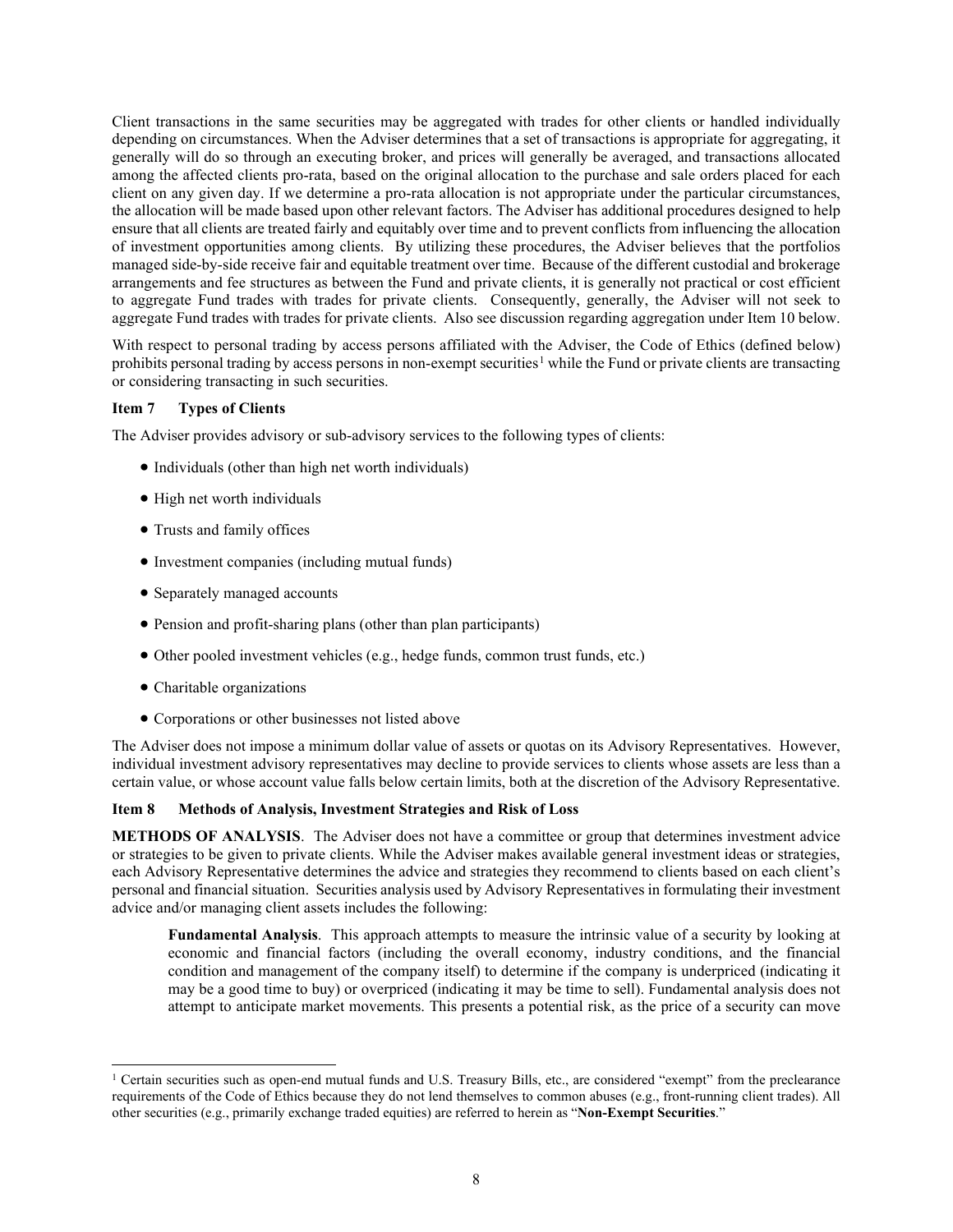up or down along with the overall market regardless of the economic and financial factors considered in evaluating the stock.

**Charting**. This type of technical analysis involves reviewing charts of market and security activity in an attempt to identify when the market is moving up or down and to predict how long the trend may last and when that trend might reverse.

**Technical Analysis**. This approach involves analyzing past market movements and applying that analysis to the present in an attempt to recognize recurring patterns of investor behavior and potentially predict future price movement. Technical analysis does not consider the underlying financial condition of a company. This presents a risk in that a poorly-managed or financially unsound company may underperform regardless of market movement.

**Cyclical Analysis**. This type of technical analysis attempts to measure the movements of a particular stock against the overall market in an attempt to predict the price movement of the security.

**Quantitative Analysis**. This approach involves the use of mathematical models in an attempt to obtain more accurate measurements of a company's quantifiable data, such as the value of a share price or earnings per share, and predicting changes to that data. A risk in using quantitative analysis is that the models used may be based on assumptions that prove to be incorrect.

**Qualitative Analysis**. This approach involves the subjective evaluation of non-quantifiable factors such as quality of management, labor relations and strength of research and development factors not readily subject to measurement, and predicting changes to share price based on that data. A risk in using qualitative analysis is that our subjective judgment may prove incorrect.

**Asset Allocation**. Rather than focusing primarily on securities selection, this approach attempts to identify an appropriate ratio of securities, fixed income, and cash suitable to the client's investment goals and risk tolerance. A risk of asset allocation is that the client may not participate in sharp increases in a particular security, industry or market sector. Another risk is that the ratio of securities, fixed income, and cash will change over time due to stock and market movements and, if not adjusted, may no longer be appropriate for the client's goals.

**Mutual Fund and/or ETF Analysis**. This approach involves looking at the experience and track record of the manager of a mutual fund or ETF in an attempt to determine if that manager has demonstrated an ability to successfully invest over a period of time and in different economic conditions. This approach also involves looking at the underlying assets in a mutual fund or ETF in an attempt to determine if there is significant overlap in the underlying investments held in another mutual fund(s) in the client's portfolio. Lastly, the approach involves monitoring the mutual funds or ETFs in an attempt to determine if they are continuing to follow their stated investment strategy.

A risk of mutual fund and/or ETF analysis is that, as in all securities investments, past performance does not guarantee future results. A manager who has been successful may not be able to replicate that success in the future. In addition, as we do not control the underlying investments in a mutual fund or ETF, managers of different funds held by the client may purchase the same security, increasing the risk to the client if that security were to fall in value. There is also a risk that a manager may deviate from the stated investment mandate or strategy of the mutual fund or ETF, which could make the holding(s) less suitable for the client's portfolio.

**Risks for all forms of analysis**. Our securities analysis methods rely on the assumption that the companies whose securities we purchase and sell, the rating agencies and other research services that review these securities, and other publicly-available sources of information about these securities, are providing accurate and unbiased data. While we are alert to indications that data may be incorrect, there is always a risk that our analysis may be compromised by inaccurate or misleading information.

**INVESTMENT STRATEGIES**. We may use any of the following strategies in managing client accounts, provided that such strategies are appropriate to the needs of the client and consistent with the client's investment objectives, risk tolerance and time horizons, among other considerations:

**Long-term purchases**. This approach involves purchasing securities with the idea of holding them in the client's account for a year or significantly longer. Typically, this strategy will be employed when: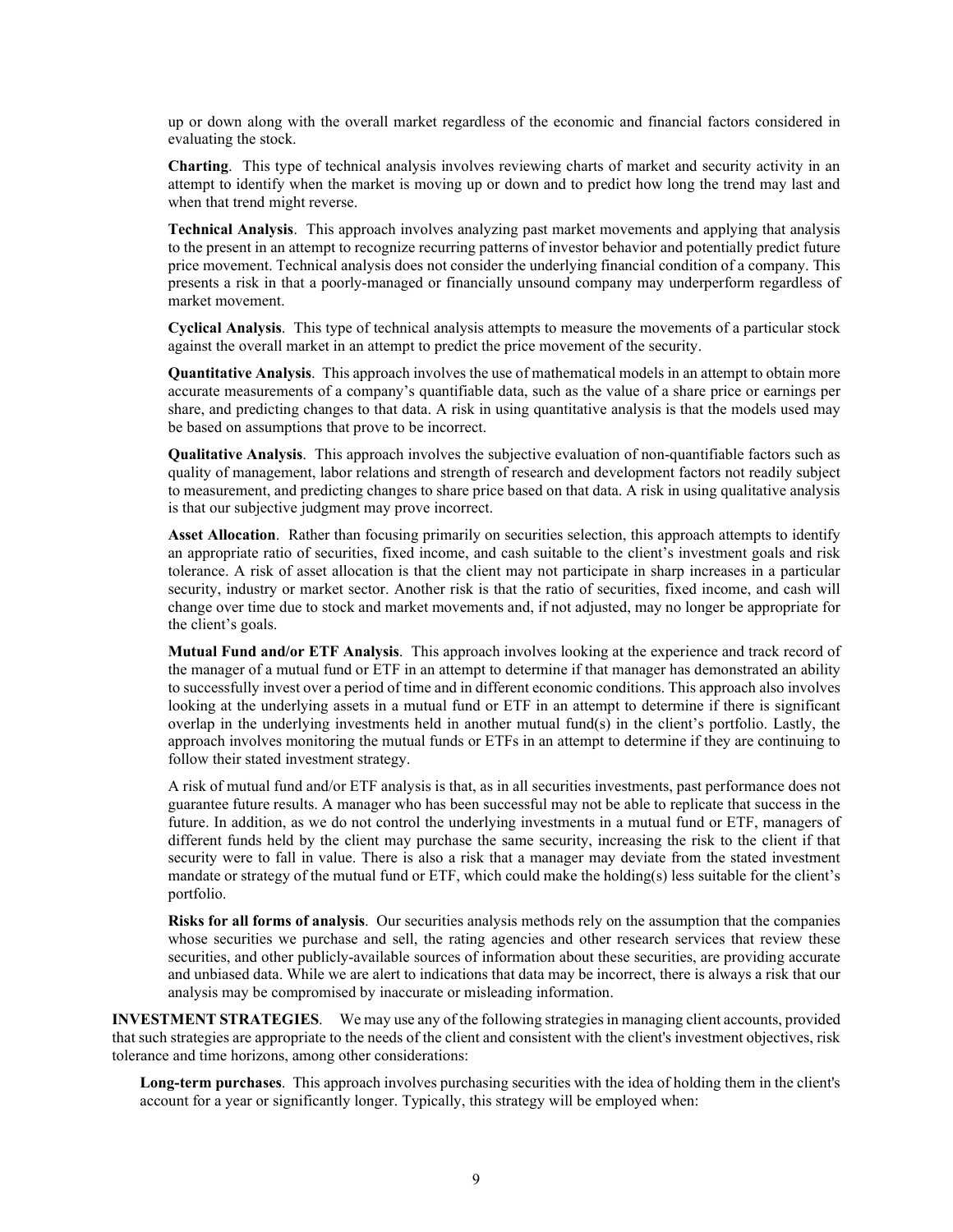- we believe the securities to be currently undervalued,
- we want exposure to a particular asset class over time, regardless of the current projection for this class and/or,
- we seek to manage the account in a tax efficient manner.

A risk in a long-term purchase strategy is that by holding the security for this length of time, we may not take advantage of short-term gains that could be profitable to a client (albeit, in some cases at a tax cost). Moreover, if our predictions are incorrect, a security could decline sharply in value before we make the decision to sell.

**Short-term purchases**. This approach involves purchasing securities with the idea of selling them within a relatively short time (typically a year or less). This is done in an attempt to take advantage of conditions believed to soon result in a price swing in the purchased securities. A risk in this approach is that the tax costs of shortterm selling may be higher.

**Trading**. This approach involves purchasing securities with the idea of selling them very quickly (typically within 30 days or less). This is done in an attempt to take advantage of predictions of brief price swings. The Adviser may, but generally does not, participate in trading as an investment strategy.

**Margin transactions**. We do not use margin transactions as an investment strategy. However, we do recommend, where appropriate, that a client establish a margin account with the client's broker. In this situation, if we are selling one stock and purchasing another stock with the proceeds, we can use the margin account to make certain that clients are not left out of the purchase if we have difficulty completing the sale.

**Option writing**. The Adviser may use options as an investment strategy. An option is a contract giving the buyer the right, but not the obligation, to buy or sell an asset (such as a share of stock) at a specific price on or before a certain date. An option, just like a stock or bond, is a security. An option is also a derivative, because it derives its value from an underlying asset. The two types of options are calls and puts:

- A call gives us the right to buy an asset at a certain price within a specific period of time. We may buy a call if we believe the stock price is likely to increase substantially before the option expires.
- A put gives us the right to sell an asset at a certain price within a specific period of time. We may buy a put if we believe the stock price is likely to fall before the option expires.

Options may be used to speculate on the possibility of a sharp price swing. Options may also be used to "hedge" a purchase of the underlying security; in other words, the Adviser could use an option purchase to limit the potential upside and downside of a security we have purchased for a client's portfolio.

The Adviser may use "covered calls," in which it sells an option on a security owned by a client. In this strategy, the client receives a fee for making the option available, and the person purchasing the option has the right to buy the security from the client at an agreed-upon price. We may use a "spreading strategy," in which we purchase two or more option contracts (for example, a call option a client buys and a call option the same client sells) for the same underlying security. This effectively puts the client on both sides of the market, but with the ability to vary price, time and other factors.

**Risk of Loss**. Clients should understand that all investments and investment strategies involve various risks, and there is no guarantee that any investment or investment strategy will meet its objective. The Advisory Representative will keep in mind each client's investment objectives, risk tolerance, time horizon and other pertinent information when recommending an investment or investment strategy. However, investing in securities involves the risk of loss of principal that clients should be prepared to bear.

**MARGIN RISK.** In certain circumstances, the Adviser may recommend that a client establish a margin account with Schwab to access margin loans to address the client's unique financial planning and cash flow management needs. For example, the Adviser may deem it advisable for a client to borrow money on margin to pay bills or other expenses such as financing the purchase, construction, or maintenance of a real estate project. Unlike a traditional real estatebacked loan, a margin loan has potential benefits, including: enabling borrowers to access funds in a shorter period of time, providing greater repayment flexibility, and, potentially, certain tax benefits. Clients interested in learning more about margin loans and the potential tax benefits of borrowing money on margin should consult with an accountant or tax advisor.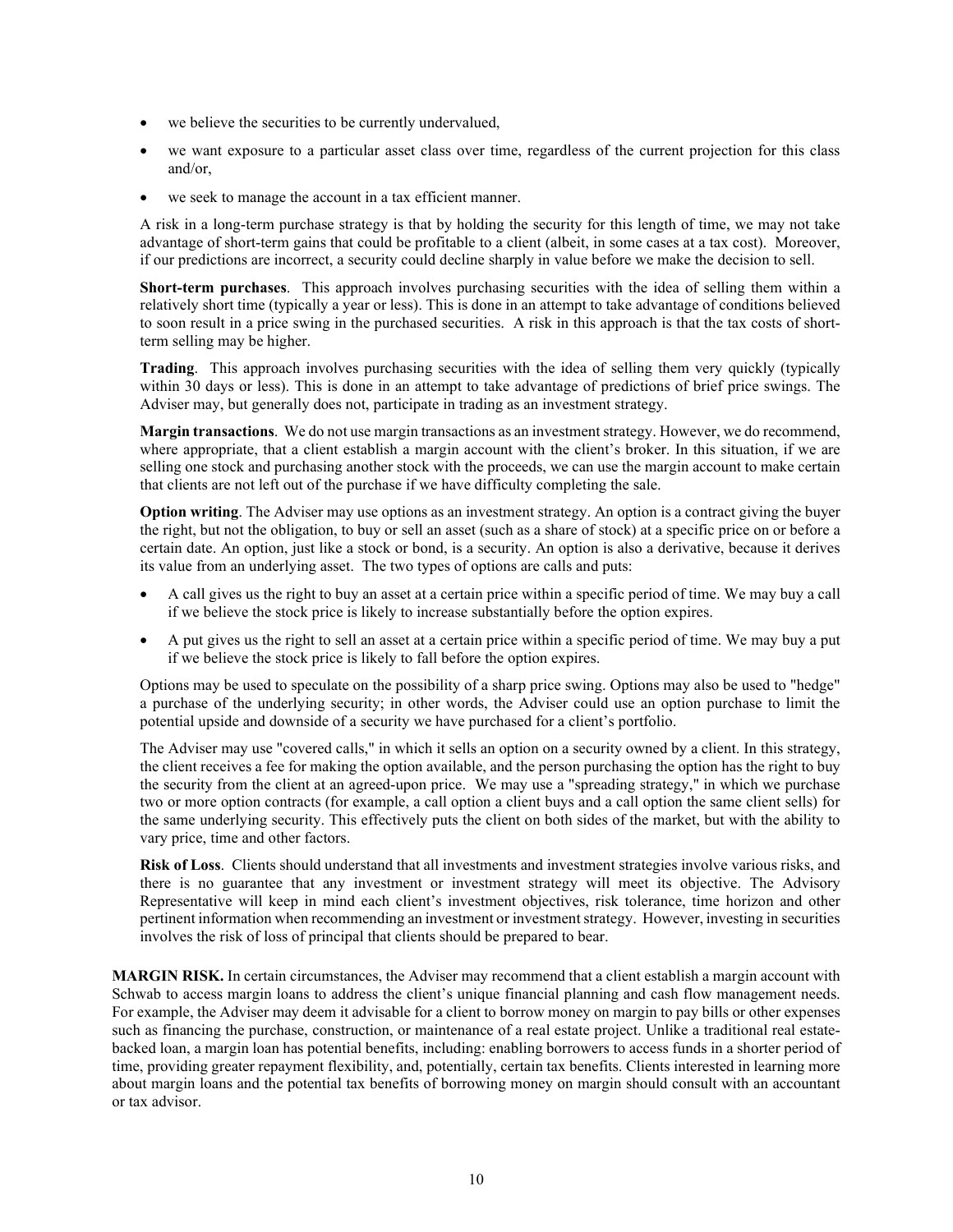The terms and conditions of each margin are contained in a separate agreement between the client and Schwab, which terms and conditions may vary from client to client. Borrowing funds on margin is not suitable for all clients. The following describes some of the risks associated with margin loans, which the Adviser recommends clients should consider and fully understand before participating in a margin loan program:

**Increased Portfolio Risk, Including the Risk for Potential Losses in the Event of a Downturn:**  Borrowing money on margin to pay bills or other expenses increases a client's level of exposure to market risk and volatility. The more money a client borrows on margin, the greater the market risk. This is especially true in the event of a significant downturn in the value of the assets used to collateralize the margin loan. In some circumstances, clients may lose more money than they originally invested and borrowed. As the marginable investments in a client's portfolio provide the collateral for the margin loan, the value of that collateral fluctuates according to market activity, while the amount the client borrows stays the same.

**The Potential Obligation to Post Collateral or Repay the Margin Loan if Schwab Determines that the Value of Collateralized Securities is No Longer Sufficient to Support the Value of the Loan:** Schwab will generally require a certain minimum value of equity to continue servicing the loan (the "Maintenance Requirement"). If the value of the client's securities declines in value, so does the value of the collateral supporting the margin loan. If the value of the collateral declines to an amount where it is no longer sufficient to support the borrower's line of credit or loan, Schwab will issue a "Maintenance Call" (also referred to as a "margin call"). In that event, the client would be required to post additional collateral or repay the loan within a specified period of time. Schwab commonly reserves the right to increase its Maintenance Requirement at any time, without having to provide prior written notice to the borrower. As a result, borrowers are subject to market volatility risks which could require a variety of additional actions to further secure or reduce default risks associated with a margin loan, including accelerated repayment of the loan. These risks should be carefully considered when foregoing a traditional mortgage to finance a real estate purchase.

**The Risk that Schwab May Liquidate the Client's Securities to Satisfy its Demand for Additional Collateral or Repayment:** Schwab commonly reserves the right to render the borrower's repayment immediately due, and/or terminate the loan at any time without cause, at which point, the outstanding margin loan balance would become immediately due and payable. However, if the borrower is unable to add additional collateral to their account or repay the loan with readily available cash, Schwab can typically liquidate the borrower's securities and keep the cash to satisfy the Maintenance Call. When liquidating the securities of the borrower's investment portfolio, Schwab usually reserves the right to decide which securities to sell to protect its interests, and is not necessarily required to provide written notice of its intentions to liquidate. Accordingly, clients who borrow money through a margin loan should be aware of this risk and that such risk is not limited to the margin in the client's account which could result in the client having to owe additional money or collateral to Schwab after the positions are liquidated or incurring an unexpected tax liability because Schwab exercised its right to sell securities in which client had an unrecognized gain. It is therefore possible that a client can lose more money than what the client originally invested into the portfolio.

**Liquidity Risk:** Margin loans also have a significant effect on the liquidity of a client's portfolio. Namely, a security (whether an equity, mutual fund or ETF) that is used as collateral for a margin loan is unavailable for a borrower to liquidate as long as the loan is outstanding. Decreased liquidity increases portfolio risk and restricts a client's access to their funds, which clients should strongly consider before using a margin loan.

**Risk of Margin as an Investment Strategy and Associated Conflict of Interest:** Although the Adviser does not typically recommend the use of margin as an investment strategy, in which the client would borrow money leveraged against securities it holds to purchase additional securities, clients choosing to do so would be subjected to the risks described above. In addition, if a client determines to use margin to purchase assets that the Adviser will manage, the Adviser will include the entire market value of the margined assets when computing its advisory fee. A conflict of interest would arise if the Adviser recommends that a client apply for a margin loan instead of selling securities that the Adviser manages for a fee to meet liquidity needs. The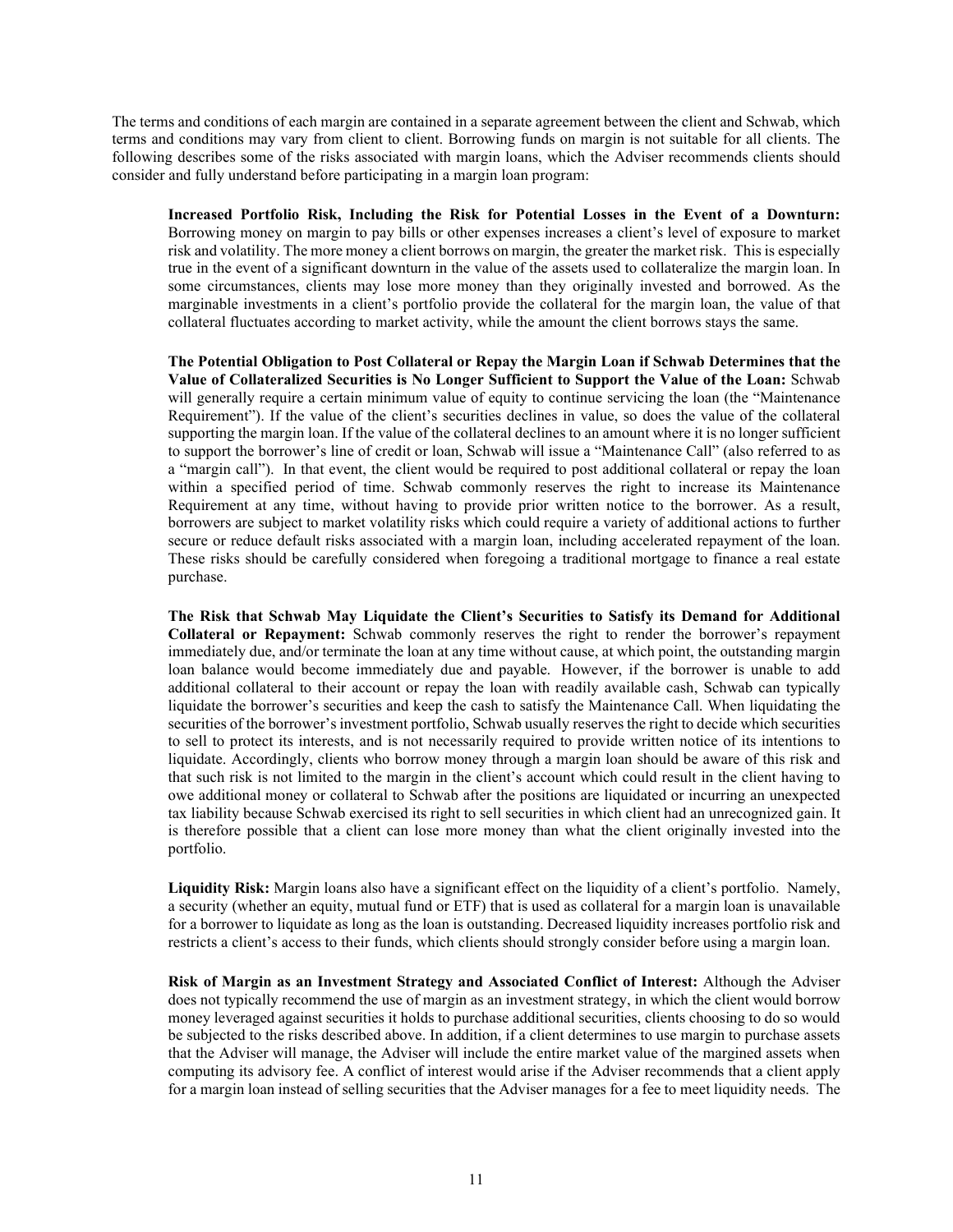recommendation presents a conflict of interest because selling securities (instead of leveraging those securities to access a margin loan) would decrease the Adviser's investment advisory fee.

#### <span id="page-11-0"></span>**Item 9 Disciplinary Information**

The Adviser is required to disclose any legal or disciplinary events that are material to a client's or prospective client's evaluation of our advisory business or the integrity of our management.

With respect to our firm and current management personnel, we have no material or otherwise reportable disciplinary events to disclose. However, in 2013, the SEC sanctioned Carl Johns, a former officer of the Adviser and a thenaffiliated adviser, Boulder Investment Advisers, LLC ("**BIA**"), that withdrew its SEC registration as an adviser and was dissolved in 2015. Mr. Johns resigned in early 2011 in response to unexplained irregularities in his personal trading activities. The Adviser and BIA reported the same to the SEC and, in a subsequent investigation, the SEC found that Mr. Johns concealed personal trades in quarterly and annual trading reports that he submitted to BIA by altering brokerage statements and other documents that he attached to those reports. The SEC found that Mr. Johns later tried to conceal his misconduct by creating false documents purporting to be pre-trade approvals and misled the firm's chief compliance officer in her investigation into his improper trading. No action was initiated or taken against the Adviser, its then-affiliated registered investment adviser, Stewart West Indies Trading Co., Ltd. (also known as Stewart Investment Advisers) or BIA as a result of Mr. Johns' activities.

## <span id="page-11-1"></span>**Item 10 Other Financial Industry Activities and Affiliations**

The Adviser is affiliated with a former SEC-registered investment adviser: Stewart West Indies Trading Co., Ltd. ("**SWIL**"). SWIL is a Barbados international business company headquartered at Bellerive, Queen Street, Barbados. SWIL filed a form ADV-W in June 2018 to withdraw as a registered investment adviser with the SEC, and subsequently, company's board of directors resolved to cease doing business and dissolve. As of the date of this Brochure, however, SWIL's dissolution is stalled due to a delayed refund of taxes from the Barbados government. Nonetheless, SWIL does not conduct any trade or business. Although SWIL is a Barbados-domiciled entity, it had submitted to the jurisdiction of the United States and its books and records were maintained at the Adviser's former offices in Boulder, Colorado. With the closing of the Adviser's Colorado office in 2018, SWIL's books and records are maintained at the Adviser's offices in Salina, Kansas. The Adviser and SWIL are affiliated through common ownership by trusts that are part of a group of trusts affiliated with the family of Stewart R. Horejsi (the group being the "**Horejsi Trusts**"). Mr. Horejsi retired from his position as chief investment officer of the Adviser effective April 1, 2022.

The Adviser is affiliated with Peak Trust Company-AK ("**PTC-AK**"), an Alaska-chartered trust company that provides traditional trustee, trust administration and asset management services to its trust clients. PTC-AK is the sole owner of a Nevada-based and chartered trust company – Peak Trust Company-NV ("**PTC-NV**") and affiliated with Peak Trust Company – NA, a federally chartered bank and trust company ("**PTC-NA**" and together with PTC-AK and PTC-NV, "**PTC**"), also provides traditional trustee, trust administration and asset management services to its trust clients. Although PTC-AK, PTC-NV and PTC-NA provide investment management services, none are registered with the SEC because of an exemption from registration for state and federally chartered trust companies. A conflict of interest could arise because of this affiliation if any Advisory Representatives of our firm recommends that a private client advised by us establish a trust and utilize PTC for trust-related or investment management services. As of this filing, no such referrals have been made. There are no referral fee arrangements between the Adviser and PTC.

The Adviser is also affiliated with Fund Administrative Services, LLC, a Colorado limited liability company ("**FAS**"), which formerly acted as a co-administrator to the Fund. The Fund restructured its service provider relations in June 2018, at which time FAS ceased providing administration services to the Fund. FAS currently acts as the employment agent on behalf of the Adviser, employing its portfolio managers, officers and other operations and administrative personnel necessary to effectively operate the Adviser. Since the Adviser has no actual employees, when used herein, the term "employee" of the Adviser means an employee of FAS who is performing services for and on behalf of the Adviser.

Joel W. Looney is a member of the Adviser's management team and serves as Chief Investment Officer and President of the Adviser. Mr. Looney serves on the Boards of Directors of the Fund and PTC, as President of the Fund<sup>[2](#page-11-2)</sup>, and as the principal Advisory Representative with respect to certain accounts of private clients advised by the Adviser. In

<span id="page-11-2"></span><sup>&</sup>lt;sup>2</sup> Mr. Looney was appointed as President of the Fund on February 8, 2018.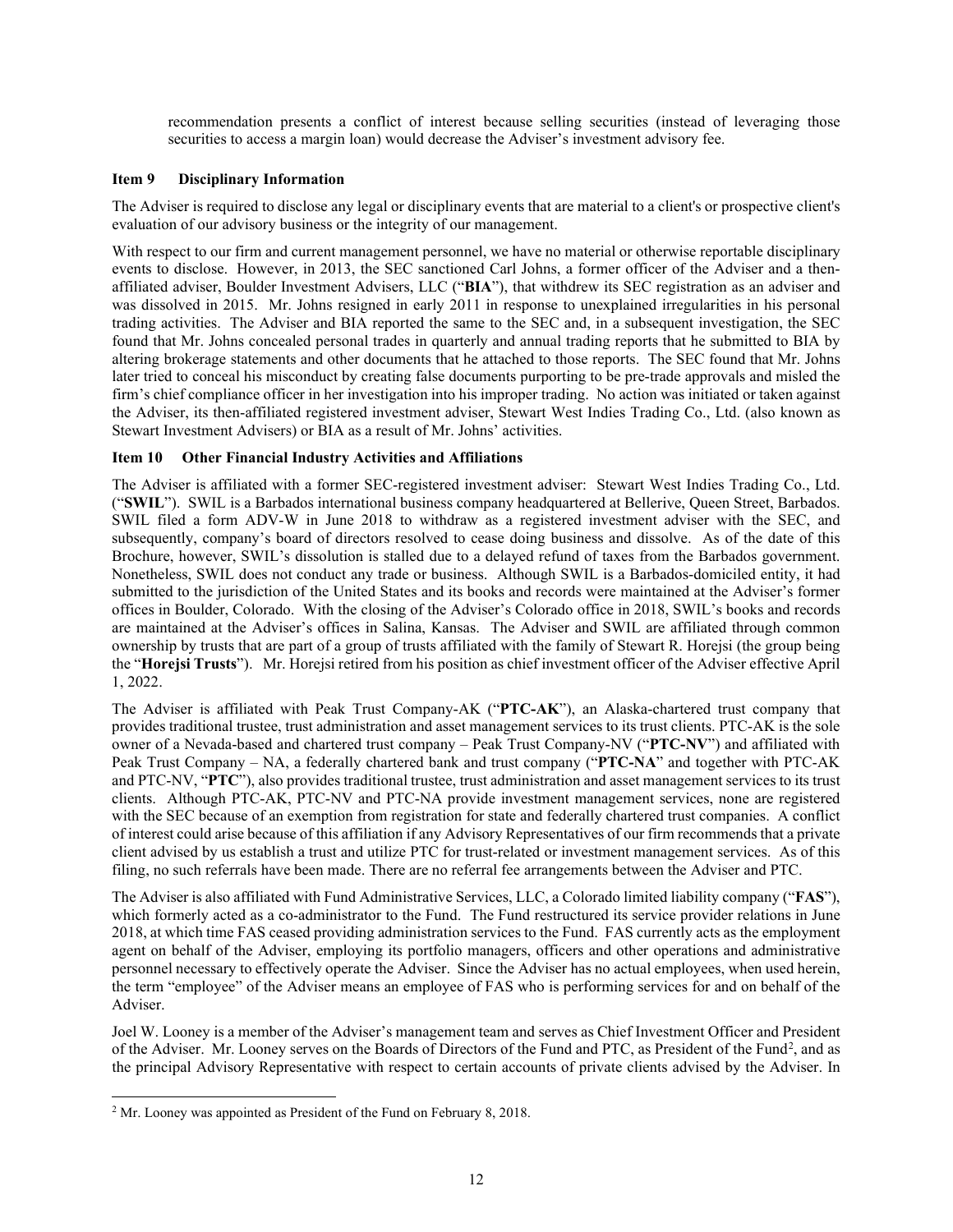March 2017, Mr. Looney began serving as an independent trustee on the Board of Trustees of Elevation ETF Trust, a management investment company, which has no affiliation to the Adviser. However, as of the date of this Brochure, Elevation ETF Trust has ceased doing business. In August 2018, Mr. Looney began serving as President of the Horejsi Charitable Foundation, Inc., a private foundation established by the Horejsi family. Since 2022, Mr. Looney has served on the Advisory Council of Paralel Technologies LLC, a fund administrator and investment adviser affiliated through common ownership by the Horejsi Trusts.

From time to time, the Adviser contemporaneously trades the same or similar securities in private client portfolios as those traded on behalf of the Fund. When this occurs, our private clients may receive a better or worse price or execution than the Fund depending on the order of trade execution, the type of security traded, and the broker-dealer used to execute the trades. To minimize the potential for any systematic disadvantage to any client, when trades are placed in the same security and direction on the same day, the Advisory Representative may seek to aggregate the orders for joint execution under certain circumstances. Although the aggregation of trades for the Fund and private client accounts might seem appropriate if the security and timing match up, complications due to differences in custodians, typical order size and brokers used, including the fact that Charles Schwab & Co. ("**Schwab**") charges an additional fee for trades not executed through Schwab, make it generally not cost effective for either client type and therefore unlikely that aggregation will occur.

Since the Adviser's role with the Fund and its private clients presents potential conflicts of interest, we have established written policies and procedures restricting Advisory Representatives and any other member, officer or employee of the Adviser, from buying or selling the securities of companies held or currently being bought, sold or considered by the Adviser for the Fund or the private clients.

Lee Legleiter, is a member of the Adviser's management team and is an attorney licensed to practice law in the state of Kansas. Mr. Legleiter is the Adviser's chief legal officer and provides general counsel services to the Adviser, the Horejsi Trusts and their affiliates. Mr. Legleiter does not and will not provide direct legal services to any client of the Adviser.

**Affiliated Investment Company**. As previously disclosed under "**Advisory Business**" (Item 4) and "**Fees and Compensation**" (Item 5) of this Brochure, the Adviser is an investment sub-adviser to the Fund (NYSE: BIF; NYSE: STEW effective April 4, 2022), a closed-end investment company registered under the Investment Company Act of 1940 (the "**ICA**"). The Adviser is an "affiliated person" (as defined in the ICA) with respect to the Fund by virtue of it being the Fund's investment advisers and by virtue of the Horejsi Trusts' substantial ownership stake in the Fund. Please refer to Item 4 and Item 5 for an explanation of important conflicts of interest. Additional information regarding the Fund can be obtained through the Fund's website [\(www.bouldercef.com](http://www.bouldercef.com/) or, as of April 4, 2022, www.srhtotalreturnfund.com) or can be accessed on the SEC's website www.srhtotalreturnfund.com) or can be accessed on the SEC's website [\(http://www.sec.gov/edgar/searchedgar/webusers.htm\)](http://www.sec.gov/edgar/searchedgar/webusers.htm). Prior to making any investment in the Fund, investors and prospective investors should carefully review these documents for a comprehensive understanding of the risks of investing in the Fund.

**Pooled Investment Vehicles**. Management personnel of the Adviser may become managing member(s) of limited liability companies (LLCs) and/or general partner(s) to limited partnerships (LPs) formed for investment purposes; or the Adviser may manage common trust funds (CTFs) established by the Adviser's affiliated trust companies (i.e., PTC) (LLCs, LPs and CTFs, collectively referred to herein as "**Pooled Investment Vehicles**"). As appropriate, our private advisory clients may be solicited to invest in Pooled Investment Vehicles. Such management personnel will not receive investment advisory compensation in relation to these investments but do have a conflict of interest in soliciting client investments. Because investment in these types of entities may involve certain additional degrees of risk, they will only be recommended when consistent with the client's stated investment objectives, tolerance for risk, liquidity and suitability. When applicable, clients interested in investing in Pooled Investment Vehicles should refer to the respective private placement or other offering memorandum for more information specific to the vehicle. Management personnel may spend as much as 10% of their time on these related activities.

When applicable, a list of these Pooled Investment Vehicles will be specifically disclosed in response to Section 7.B of Schedule D to Form ADV, Part 1A. Part 1A of our Form ADV can be accessed by following the directions provided on the Cover Page of this Brochure.

**Separately Managed Accounts**. From time to time, the Adviser will offer its asset management services in the form of "separately managed accounts" ("**SMA**") whereby the Adviser will offer private clients portfolio management based on adviser-defined models and strategies.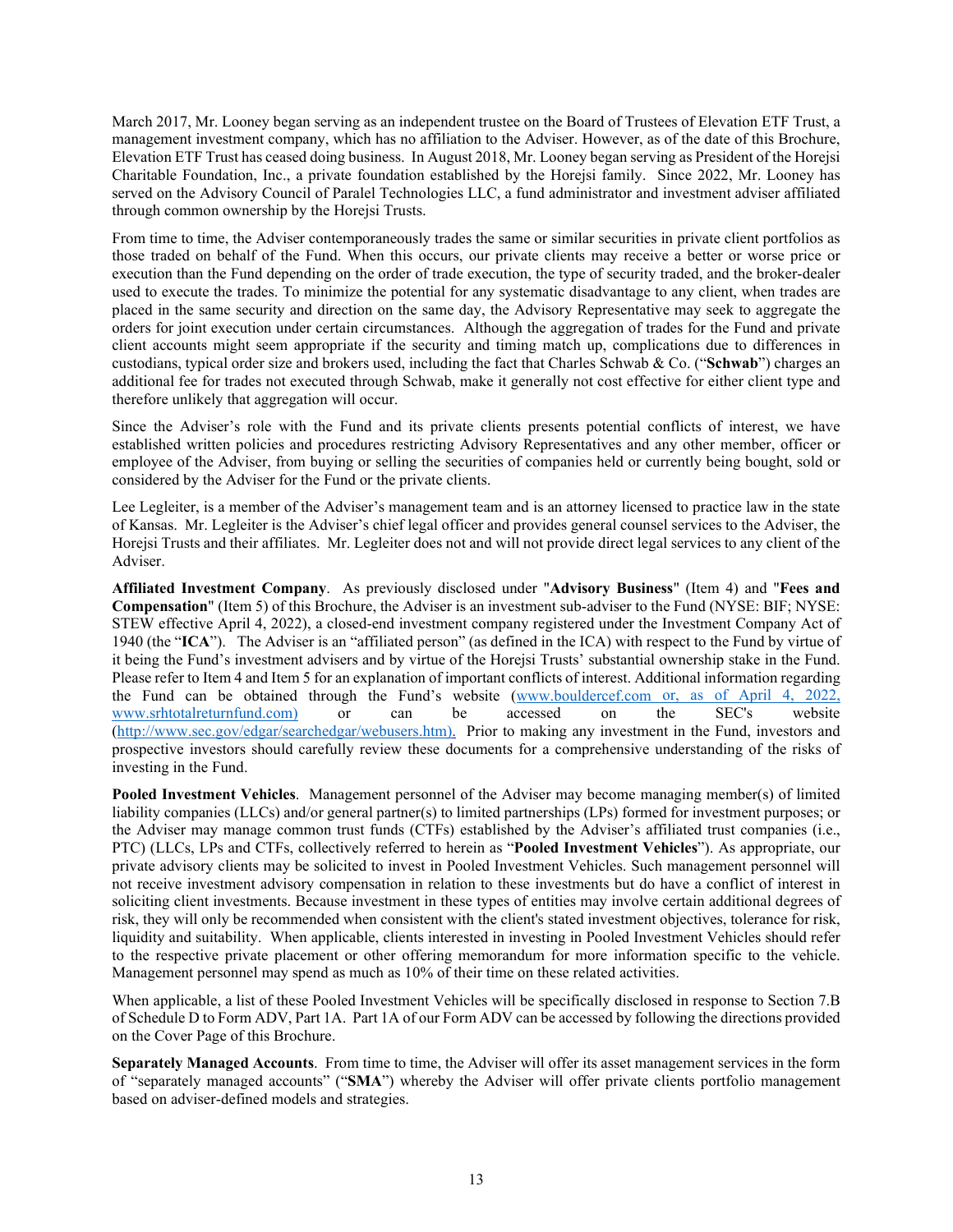#### <span id="page-13-0"></span>**Item 11 Code of Ethics, Participation or Interest in Client Transactions and Personal Trading**

The Adviser has adopted a code of ethics establishing high ethical standards of business conduct that we require of the firm's "covered persons"[3](#page-13-1) , including compliance with applicable federal securities laws (the "**Code of Ethics**"). The Adviser and our personnel owe a duty of loyalty, fairness and good faith towards our clients, and have an obligation to adhere not only to the specific provisions of the Code of Ethics but to the general principles that guide the Code of Ethics.

The Code of Ethics includes procedures for the review of quarterly securities transactions reports as well as initial and annual securities holdings reports that must be submitted by the firm's "covered persons" as this term is defined in the Code of Ethics. Our Code of Ethics is designed to ensure that the personal securities transactions, activities and interests of our employees will not interfere with (i) making decisions in the best interest of advisory clients and (ii) implementing such decisions while, at the same time, allowing employees to invest for their own accounts. Among other things, our Code of Ethics also requires the prior approval of any acquisition of Non-Exempt Securities, whether in the secondary market, in a limited offering (e.g., private placement) or in an initial or secondary public offering. Covered persons of the Adviser are required to seek and receive preclearance for, and report all personal securities transactions regarding, shares of the Fund.

The Code of Ethics further includes a policy prohibiting the misuse of material non-public information. Except with respect to the Fund, we do not believe we have any access to material non-public information. Nonetheless, all employees are periodically trained with respect to and reminded that such information is not to be used in a personal or professional capacity.

You may request a copy of the Code of Ethics by email sent to nlmurphey@boulderfunds.net, or by calling us at 785-823-3097.

As previously disclosed in this Brochure, the Adviser is the investment sub-adviser to the Fund and has (or has had) certain affiliations with other investment advisers and investment companies. Please refer to "**Advisory Business**" (Item 4), "**Fees and Compensation**" (Item 5) and "**Other Financial Industry Activities and Affiliations**" (Item 10) for a detailed explanation of these relationships and important conflict of interest disclosure.

Our firm and/or covered persons may, for their personal accounts, buy or sell securities identical to or different from those recommended to our clients. In addition, covered persons may have interests or positions in securities which may also be recommended to a client. It is the expressed policy of our firm that no covered person may purchase or sell any Non-Exempt Security immediately prior to transaction being implemented for a client account, thereby preventing such covered person from benefiting from transactions placed on behalf of client accounts.

On occasion, we may aggregate our employee trades with private client transactions when possible and when compliant with our duty to seek best execution for our clients. In these instances, participating private clients will receive an average share price and transaction costs will be shared equally and on a pro-rata basis. In instances where there is a partial fill of a batched order, we will prorate purchases, with each account paying the average price. Our employee accounts will be included in the pro-rata allocation. Simultaneous trading of non-exempt securities among employees and the Fund is prohibited under the Code of Ethics and thus employee trades will not be aggregated with trades for the Fund.

As these situations represent actual or potential conflicts of interest to our clients, we have established the following policies and procedures for implementing our firm's Code of Ethics, to ensure our firm complies with its regulatory obligations and provides our clients and potential clients with full and fair disclosure of such conflicts of interest:

- 1. No principal or employee of the Adviser may put his or her own interest above the interest of an advisory client.
- 2. No principal or employee of the Adviser may buy or sell securities for personal portfolios where their decision stems from information received as a result of his or her employment unless the information is also available to the investing public.

<span id="page-13-1"></span><sup>3</sup> Generally, "covered persons" are persons associated with the Adviser or FAS who, in connection with their regular functions or duties, make, participate in or obtain information regarding the purchase or sale of securities by clients or whose functions relate to the making of any recommendation to clients regarding the purchase or sale of securities.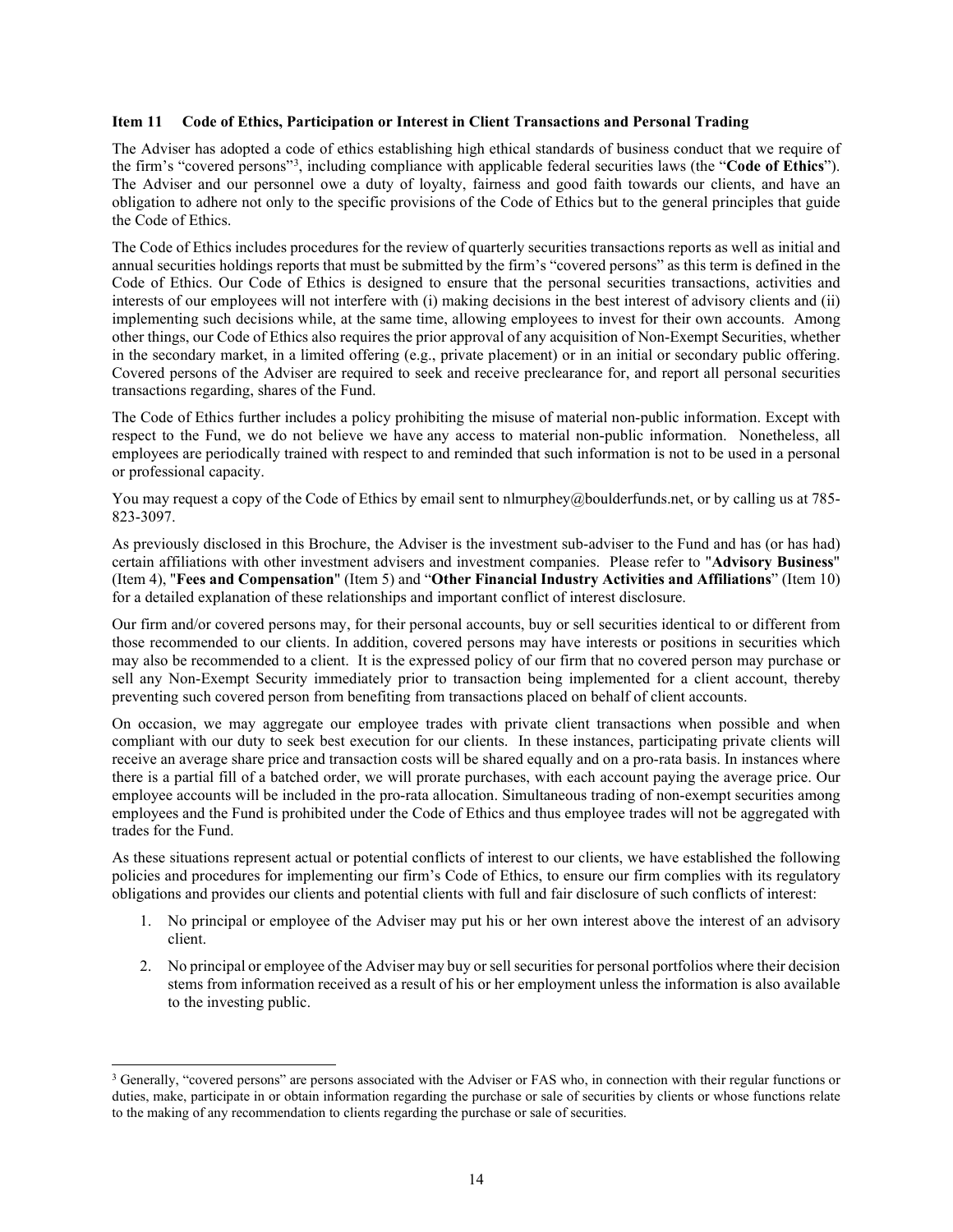- 3. No covered person may purchase or sell any security proximate to transactions being implemented for a client account. This prevents such covered persons from benefiting from transactions placed on behalf of client accounts.
- 4. Prior approval is required for any IPO or private placement investments by covered persons.
- 5. We maintain a list of all reportable securities holdings for our firm and anyone associated with our advisory practice that has access to advisory recommendations (e.g., "covered persons"). These holdings are reviewed on a regular basis by our firm's CCO or assistant compliance officer.
- 6. We have established procedures for the maintenance of all required books and records.
- 7. All principals and employees of the Adviser must act in accordance with all applicable federal and state regulations governing registered investment advisory practices.
- 8. We require delivery of the Code of Ethics to each supervised person<sup>[4](#page-14-1)</sup> of our firm at inception of their employment, requiring each such person to attest to their review, understanding and agreement to the terms thereof. Thereafter, on an annual basis, the Code of Ethics is delivered to all supervised persons, requiring the same review, understanding and agreement to the terms thereof.
- 9. We have established policies requiring the reporting of Code of Ethics violations to our senior management and the Board of Directors of the Fund.
- 10. Any individual who violates any of the above restrictions may be subject to termination.

Clients should be aware that the receipt of additional compensation by the Adviser and its management persons or employees creates a conflict of interest that may impair the objectivity of our firm and these individuals when making advisory recommendations. The Adviser endeavors at all times to put the interest of its clients first as part of our fiduciary duty as a registered investment adviser. We take the following steps to address this conflict:

- we disclose to clients the existence of all material conflicts of interest, including the potential for our firm and our employees to earn compensation from advisory clients in addition to our firm's advisory fees;
- we disclose to clients that they are not obligated to purchase recommended investment products from our employees or affiliated companies;
- we collect, maintain and document accurate, complete and relevant client background information, including the client's financial goals, objectives and risk tolerance;
- we conduct regular reviews of each client account to verify that all recommendations made to a client are suitable to the client's needs and circumstances;
- we require our employees to seek prior approval of any outside employment activity to ensure that any conflicts of interests in such activities are properly addressed;
- we periodically monitor these outside employment activities to verify that any conflicts of interest continue to be properly addressed by our firm;
- we require our employees to seek preclearance for the purchase of any Non-Exempt Security such that our advisory clients are given preference over employees; and
- we educate our employees regarding the responsibilities of a fiduciary, including the need for having a reasonable and independent basis for the investment advice provided to clients.

# <span id="page-14-0"></span>**Item 12 Brokerage Practices**

**The Custodian and Brokers We Use**. The Adviser does not maintain custody of private client assets that we manage, although we may be deemed, for regulatory purposes, to have custody of such assets if we are given authority to withdraw assets from your account for the payment of our advisory fees *(see Item 15 "Custody", below)*. Your assets must be maintained in an account at a "qualified custodian," generally a broker-dealer or bank. The Adviser requires

<span id="page-14-1"></span><sup>4</sup> As defined in the Investment Advisers Act of 1940 a "Supervised person" means any partner, officer, director (or other person occupying a similar status or performing similar functions), or employee of an investment adviser, or other person who provides investment advice on behalf of the investment adviser and is subject to the supervision and control of the investment adviser.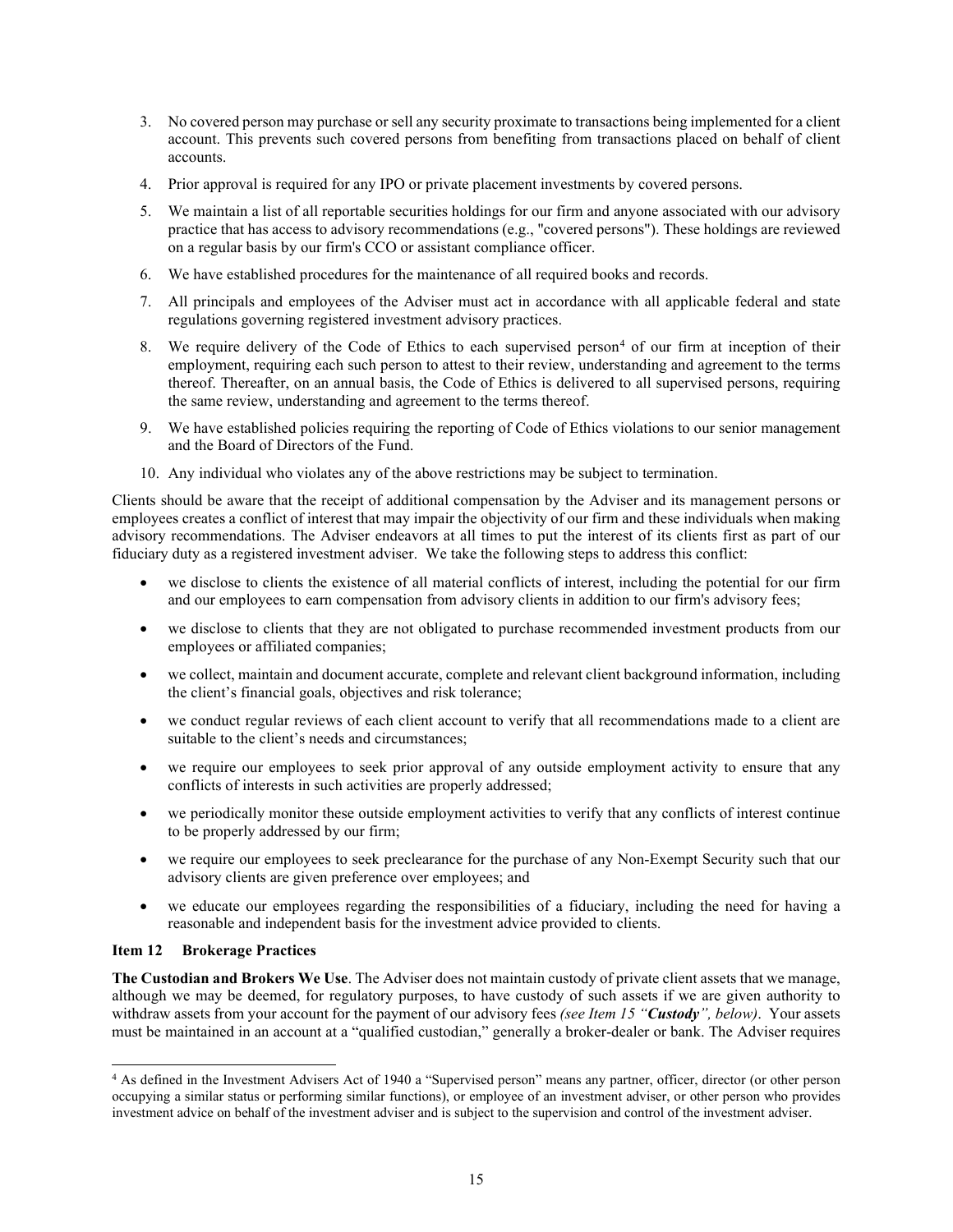its private clients to use Schwab, a FINRA-registered broker-dealer, member SIPC, as the qualified custodian. The Adviser is independently owned and operated and not affiliated with Schwab. Schwab will hold private client assets in a brokerage account and buy and sell securities when instructed by the respective Advisory Representative. While we require private clients to use Schwab as custodian/broker, you will decide whether to do so and will open your account with Schwab by entering into an account agreement directly with Schwab. Conflicts of interest associated with this arrangement are described below as well as in Item 14 (Client Referrals and Other Compensation).

The Adviser does not open the Schwab account for you, although we may assist you in doing so. If private clients do not wish to place their assets with Schwab, then we cannot manage those accounts. Not all advisors require their clients to use a particular broker-dealer or other custodian selected by the advisor. Even though your account is maintained at Schwab, we can still use other brokers to execute trades for your account subject to possible additional costs as described in "**Custody and Brokerage Costs**" below.

**How We Select Brokers/Custodians.** The Adviser selected Schwab as its custodian/broker based on its ability to hold your assets and execute transactions on terms that are overall most advantageous to you when compared to other available providers and their services. We consider a wide range of factors, including, among others, the following:

- Combination of transaction execution services along with asset custody services (generally without a separate fee for custody)
- Capability to execute, clear and settle trades (buy and sell securities for your account)
- Capability to facilitate transfers and payments to and from accounts (wire transfers, check requests, bill payment, etc.)
- Breadth of investment products made available (stocks, bonds, mutual funds, ETFs, etc.)
- Availability of investment research and tools that assist us in making investment decisions
- Quality of services
- Competitiveness of the price of those services (commission rates, margin interest rates, other fees, etc.) and willingness to negotiate them
- Reputation, financial strength and stability of the provider
- Prior service to us and our other clients
- Services delivered or paid for by the provider
- Availability of other products and services that benefit us, as discussed below (see "**Products and Services Available to Us from Schwab**" below)

**Custody and Brokerage Costs.** For our private client accounts maintained by Schwab, Schwab generally does not charge you separately for custody services but is compensated by charging you commissions or other fees on trades it executes or that settle into your Schwab account. Certain trades (for example, mutual funds and ETFs) do not incur Schwab commissions or transaction fees. Schwab is also compensated by earning interest on the uninvested cash in your account in Schwab's Cash Features Program. Schwab's commission rates applicable to our client accounts were negotiated based on our commitment to maintain a certain level of our clients' assets in accounts at Schwab. In addition to commissions, Schwab charges a flat dollar amount as a "prime broker" or "trade away" fee for each trade the Adviser executes through a different broker-dealer but where the securities bought or the funds from the securities sold are deposited (settled) into your Schwab account. These fees are in addition to the commissions or other compensation you pay the executing broker-dealer. Because of this, to minimize your trading costs, we expect to have Schwab execute most trades for your account.

The Adviser is not required to select the broker or dealer that charges the lowest transaction cost, even if that broker provides execution quality comparable to other brokers or dealers. Although the Adviser is not required to execute all trades through Schwab, the Adviser has determined that having Schwab execute most trades for private clients is consistent with our duty to seek "best execution" of private client trades. Best execution means the most favorable terms for a transaction based on all relevant factors, including those listed above. By using another broker or dealer you may pay lower transaction costs.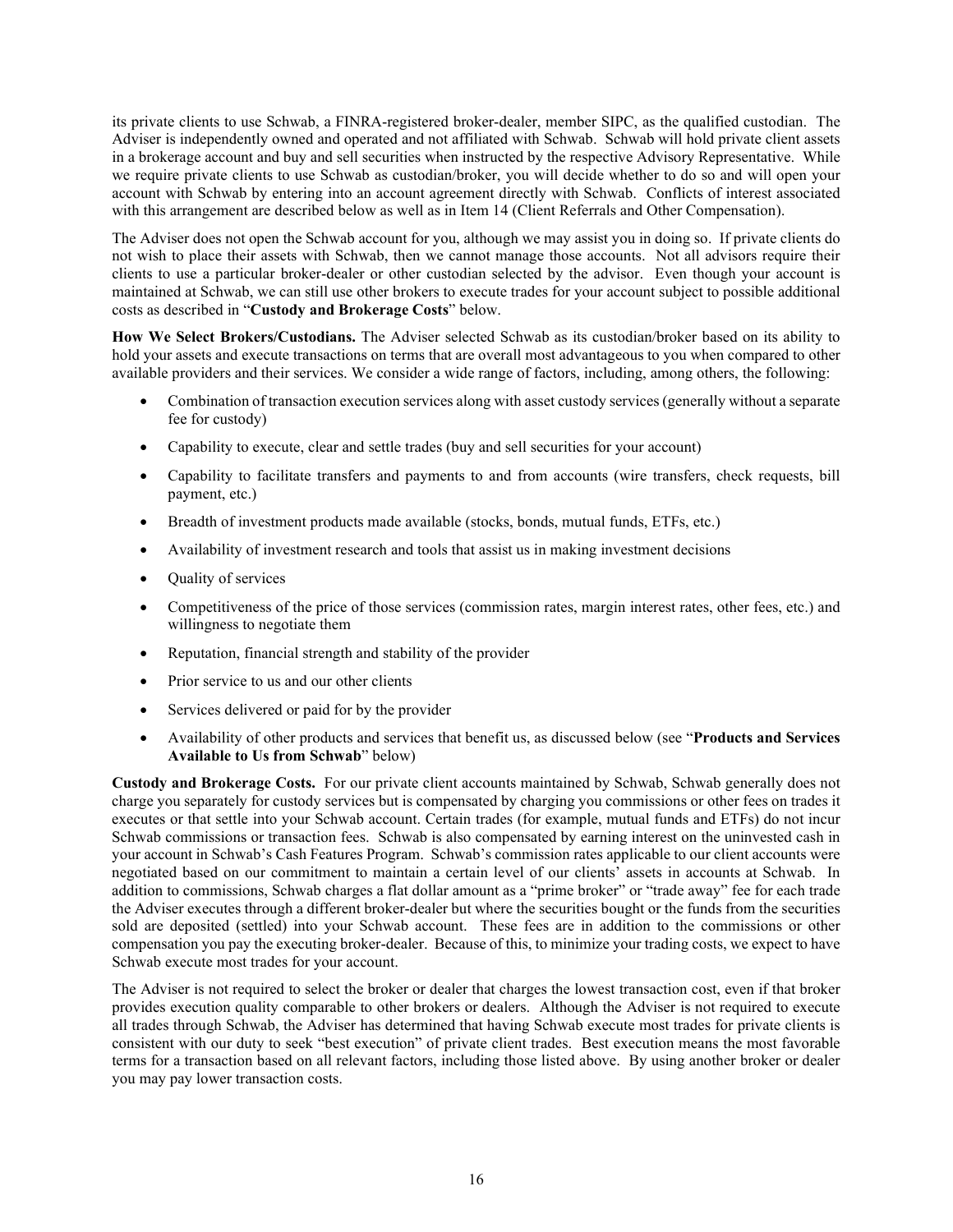**Products and Services Available to Us from Schwab.** Schwab Advisor Services™ provides us and our clients with access to its institutional brokerage services (trading, custody, reporting and related services), many of which are not typically available to Schwab retail customers. However, certain retail investors may be able to get institutional brokerage services from Schwab without going through the Adviser. Schwab also makes available various support services. Some of those services help us manage or administer our clients' accounts while others help us manage and grow our business. Schwab's support services generally are available on an unsolicited basis (we do not have to request them) and at no charge to us. This arrangement was based on a commitment by the Adviser to custody at least \$35 million of its clients' assets in accounts at Schwab within the first six months of entering into a servicing agreement with Schwab. Although we currently exceed the \$35 million threshold, if we fall below the threshold, Schwab may charge us a service fee, a portion of which may be passed on to clients. Following is a more detailed description of Schwab's support services:

**Services that Benefit You**. Schwab's institutional brokerage services include access to a broad range of investment products, execution of securities transactions, and custody of client assets. The investment products available through Schwab include some to which we might not otherwise have access or that would require a significantly higher minimum initial investment by our clients. Schwab's services described in this paragraph generally benefit you and your account.

**Services that Do Not Directly Benefit You**. Schwab also makes available to us other products and services that benefit us but do not directly benefit you or your account. These products and services assist us in managing and administering our private clients' accounts. They include investment research from Schwab and other third parties. We use this research to service all or nearly all of our clients' accounts, including accounts not maintained at Schwab. In addition to investment research, Schwab also makes available software and other technology that:

- provide access to client account data (such as duplicate trade confirmations and account statements);
- facilitate trade execution and allocate aggregated trade orders for multiple client accounts;
- provide pricing and other market data;
- facilitate payment of our fees from our clients' accounts; and
- assist with back-office functions, recordkeeping and client reporting.

**Services that Generally Benefit Only Us**. Schwab also offers other services intended to help us manage and further develop our business enterprise. These services include:

- educational conferences and events:
- technology, compliance, legal, and business consulting;
- a referral network (see discussion regarding the Schwab Advisor Network in Item 14 below);
- publications and conferences on practice management and business succession; and
- access to employee benefits providers, human capital consultants and insurance providers.

Schwab provides some of these services itself. In other cases, it will arrange for third-party vendors to provide the services to us. Schwab also discounts or waives its fees for some of these services or pays all or a part of a third party's fees. Schwab also provides us with other benefits such as occasional business entertainment of our personnel. If private clients did not maintain their accounts with Schwab, we would be required to pay for those services from our own resources.

**Our Interest in Schwab's Services.** The availability of these services from Schwab benefits us because we do not have to produce or purchase them. We do not have to pay for Schwab's services based on our commitment to maintain custody of at least \$35 million of our clients' assets in accounts at Schwab. Beyond that, these services are not contingent upon us committing any specific amount of business to Schwab in trading commissions or assets in custody. Maintaining a minimum amount of client assets at Schwab gives rise to an incentive to require that you maintain your account with Schwab based on our interest in receiving Schwab's services that benefit our business rather than based on your interest in receiving the best value in custody services and the most favorable execution of your transactions. This is a conflict of interest. We believe, however, that taken in the aggregate our selection of Schwab as custodian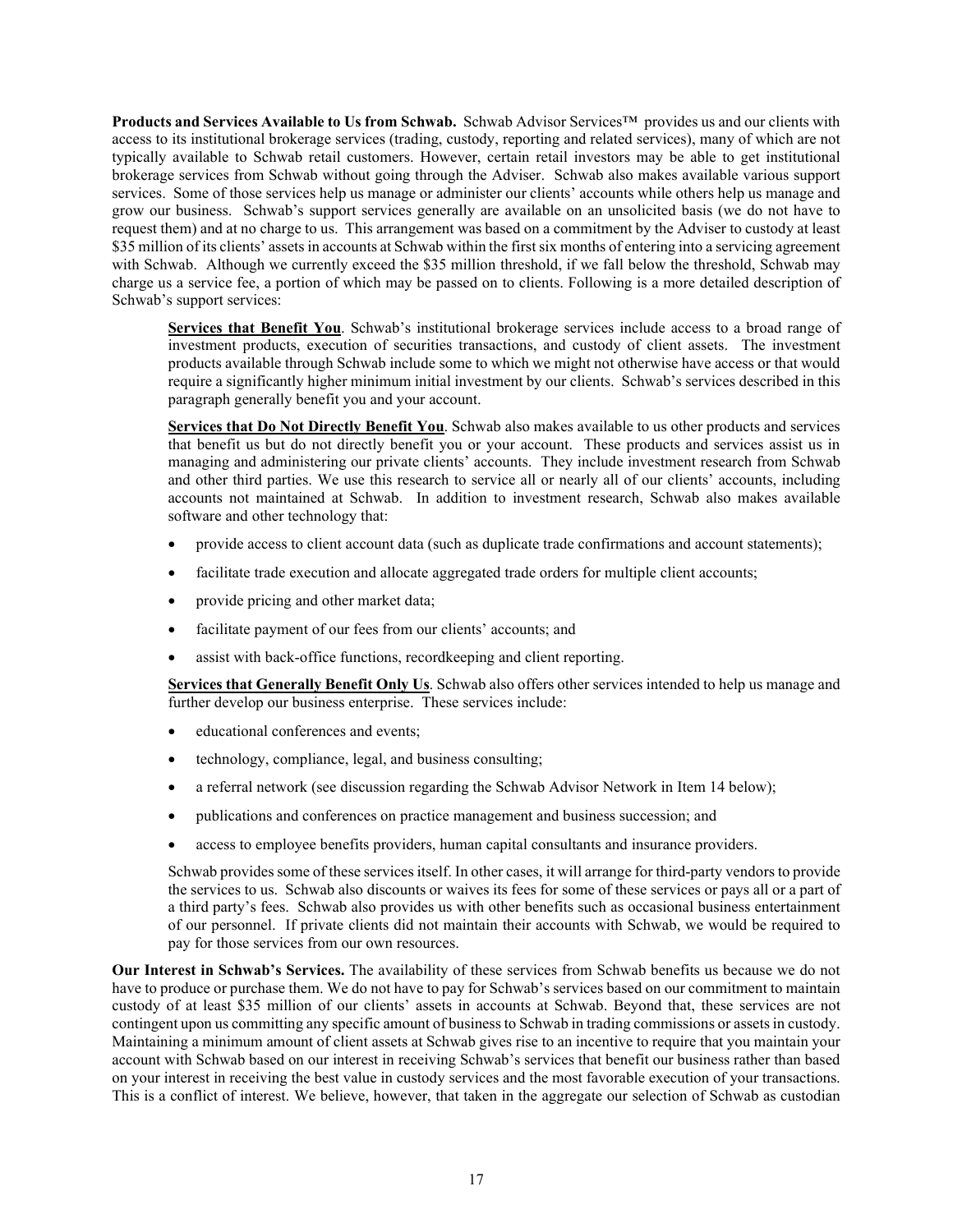and broker is in the best interests of our clients. Our selection is primarily supported by the scope, quality and price of Schwab's services (based on the factors discussed above (*see "How We Select Brokers/Custodians")* and not Schwab's services that benefit only us. As of December 31, 2020, we had \$124.04 million in private client assets under management. We do not believe that meeting the threshold commitment of custodied assets at Schwab to avoid paying Schwab quarterly service fees presents a material conflict of interest.

#### <span id="page-17-0"></span>**Item 13 Review of Accounts**

#### **INVESTMENT SUPERVISORY SERVICES - INDIVIDUAL PORTFOLIO MANAGEMENT**

*REVIEWS:* While the underlying securities within private accounts are continually monitored, these accounts are reviewed at least annually. Accounts are reviewed in the context of each client's stated investment objectives and guidelines. More frequent reviews may be triggered by material changes in variables such as the client's individual circumstances, or the market, political or economic environment.

These accounts are reviewed by the responsible Advisory Representative.

*REPORTS:* Schwab provides quarterly statements and confirmations of transactions directly to clients, and we can provide written quarterly reports summarizing account performance, balances and holdings to clients upon request.

#### **MUTUAL FUND PORTFOLIO MANAGEMENT**

*REVIEWS:* The Adviser continually reviews and monitors the Fund's holdings in accordance with the investment objectives as detailed in the Fund's governing documents.

*REPORTS:* The Adviser provides performance and portfolio reports to the Board of Directors of the Fund on a quarterly basis.

#### **FINANCIAL PLANNING SERVICES**

*REVIEWS:* While reviews occur at different stages depending on the nature and terms of the specific engagement, typically no formal reviews will be conducted for financial planning clients unless otherwise contracted for.

*REPORTS:* Financial planning clients will receive a completed financial plan. Additional reports will not typically be provided unless otherwise contracted for.

#### <span id="page-17-1"></span>**Item 14 Client Referrals and Other Compensation**

**SCHWAB SUPPORT SERVICES**. We receive an economic benefit from Schwab in the form of the support products and services it makes available to us and other independent investment advisors whose clients maintain their accounts at Schwab. In addition, Schwab has also agreed to pay for certain products and services for which we would otherwise have to pay once the value of our client's assets in accounts at Schwab reaches a certain size. Private clients do not pay more for assets maintained at Schwab as a result of these arrangements. However, we benefit from the arrangement because the cost of these services would otherwise be borne directly by us. These products and services provided by Schwab, how they benefit us, and the related conflicts of interest are described above *(see Item 12 – Brokerage Practices)*. The availability to us of Schwab's products and services is not based on us giving particular investment advice, such as buying particular securities for our clients.

**SCHWAB ADVISOR NETWORK**. Schwab may refer clients to the Adviser from time to time ("**Referred Clients**" and their accounts, the "**Referred Accounts**") through the Adviser's participation in Schwab Advisor Network® (the "**Referral Service**"). The Referral Service is designed to help investors find an independent investment advisor. Schwab is a broker-dealer independent of and not affiliated with the Adviser. Schwab does not supervise the Adviser and has no responsibility for the Adviser's management of Referred Accounts or the Adviser's other advice or services. Because the Adviser pays Schwab fees to receive client referrals through the Referral Service, the Adviser's participation in the Referral Service raises potential conflicts of interest described below.

The Adviser pays Schwab a participation fee on all Referred Accounts maintained in custody at Schwab (the "**Participation Fee**") and has contracted to pay Schwab a fee on all Referred Accounts maintained at, or transferred to, another custodian (the "**Non-Schwab Custody Fee**").

The Participation Fee paid by the Adviser is a percentage of the value of the assets in the Referred Account. The Adviser pays Schwab the Participation Fee as long as the Referred Account remains in custody at Schwab. The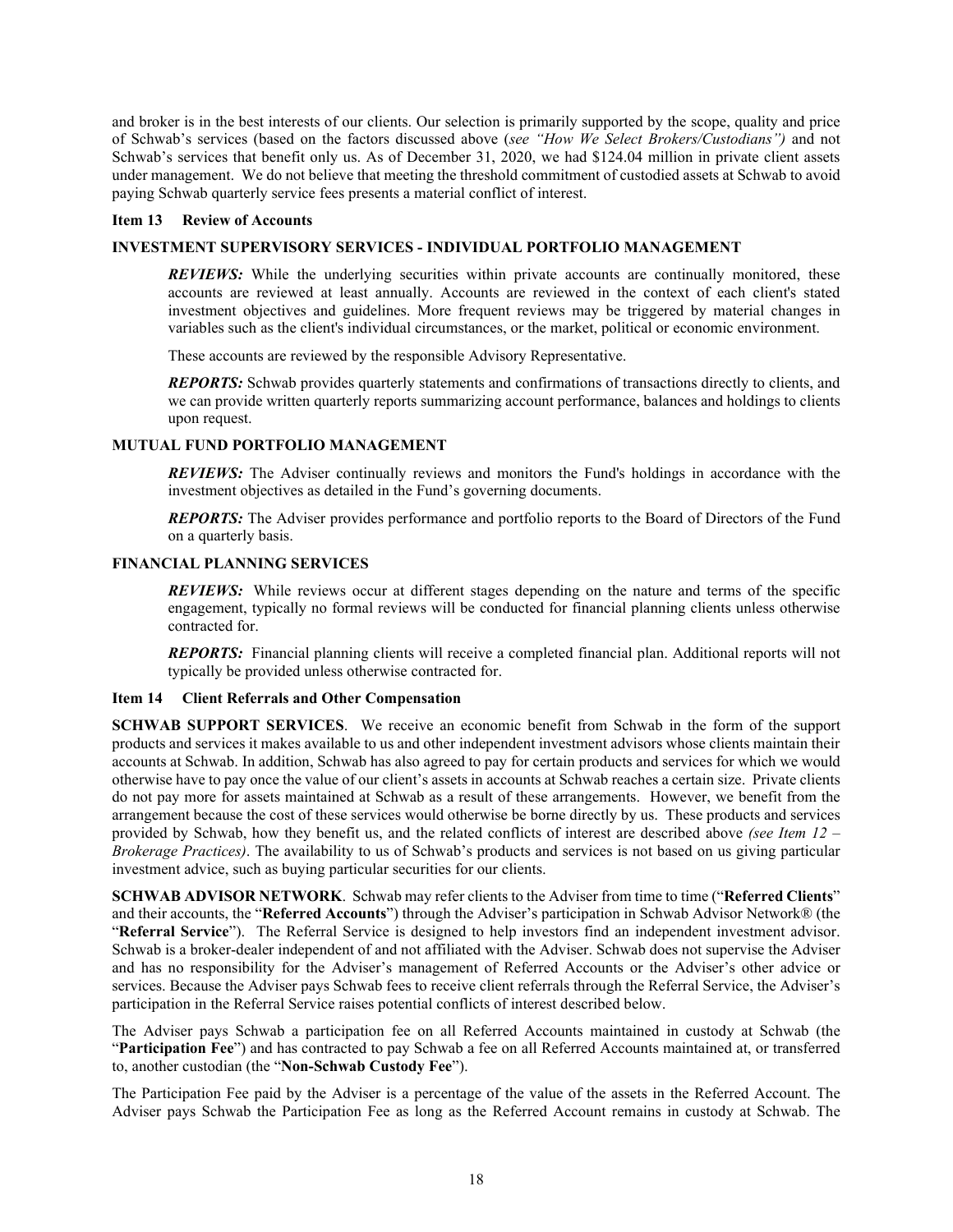Participation Fee is billed to the Adviser quarterly and may be increased, decreased or waived by Schwab from time to time. The Participation Fee is paid by the Adviser and not by the Referred Client. The Adviser has agreed not to charge fees or costs to Referred Clients greater than the fees or costs the Adviser charges its other clients with similar portfolios who were not referred through the Referral Service.

The Adviser would pay Schwab a Non-Schwab Custody Fee if custody of a Referred Account were not maintained by, or assets in the account were transferred from Schwab. The Non-Schwab Custody Fee would be a one-time payment equal to a percentage of the Referred Account assets placed with a custodian other than Schwab. The Non-Schwab Custody Fee would be higher than the Participation Fee the Adviser otherwise would pay in a single year. Thus, the Adviser has an incentive to recommend that Referred Accounts be held in custody at Schwab. This fee would not apply if the Referred Client were solely responsible for the decision not to maintain custody at Schwab. Because the Adviser requires all private clients to use Schwab as their custodian/broker, the Non-Schwab Custody Fee currently does not apply to any of its private clients.

The Participation Fee and Non-Schwab Custody Fee are based on assets in the Referred Accounts as well as the accounts of Referred Clients' family members living in the same household. Thus, the Adviser will have incentives to encourage household members of Referred Clients to maintain custody of their accounts and execute transactions at Schwab and to instruct Schwab to debit the Adviser's fees directly from the accounts.

For accounts of the Adviser's clients maintained in custody at Schwab, Schwab will not charge the client separately for custody but will receive compensation from the Adviser's clients in the form of commissions or other transactionrelated compensation on securities trades executed through Schwab. Schwab also will receive a fee (generally lower than the applicable commission on trades it executes) for clearance and settlement of trades executed through brokerdealers other than Schwab. Schwab's fees for trades executed at other broker-dealers are in addition to the other broker-dealer's fees. Thus, the Adviser has an incentive to cause trades to be executed through Schwab rather than another broker-dealer. The Adviser nevertheless acknowledges its duty to seek best execution of trades for client accounts. Trades for client accounts held in custody at Schwab may be executed through a different broker-dealer than trades for the Adviser's other clients. Thus, trades for accounts custodied at Schwab may be executed at different times and different prices than trades for other accounts executed at other broker-dealers. The Adviser receives no compensation from any entity other than Schwab for a client referral.

## <span id="page-18-0"></span>**Item 15 Custody**

We previously disclosed in the "**Fees and Compensation**" section (Item 5) of this Brochure that our firm directly debits advisory fees from client accounts.

Under SEC rules and guidance, we are deemed to have custody of your assets if, for example, you authorize us to instruct Schwab to deduct our advisory fees directly from your account or if you grant us authority to move your money to another person's account. However, Schwab maintains actual custody of your assets. You will receive account statements directly from Schwab at least quarterly. They will be sent to the email or postal mailing address you provided to Schwab. You should carefully review those statements promptly when you receive them. We also urge you to compare Schwab's account statements to the quarterly reports we provide upon request.

## <span id="page-18-1"></span>**Item 16 Investment Discretion**

We generally provide asset management services on a "discretionary basis," meaning that we place trades in a client's account without contacting the client prior to each trade to obtain the client's permission. Our discretionary authority includes the ability to do the following without contacting the client:

- 1. Determine the security to buy or sell; and/or
- 2. Determine the amount of the security to buy or sell.

Private clients generally give us discretionary authority when they sign an Advisory Agreement with our firm and may limit this authority by giving us written instructions. Clients may also change/amend such limitations by once again providing us with written instructions. Private clients may request that we provide asset management services on a non-discretionary basis, which will be specified in the Advisory Agreement.

The Adviser also has discretionary trading authority for the Fund according to the Adviser's sub-advisory agreement with the Adviser